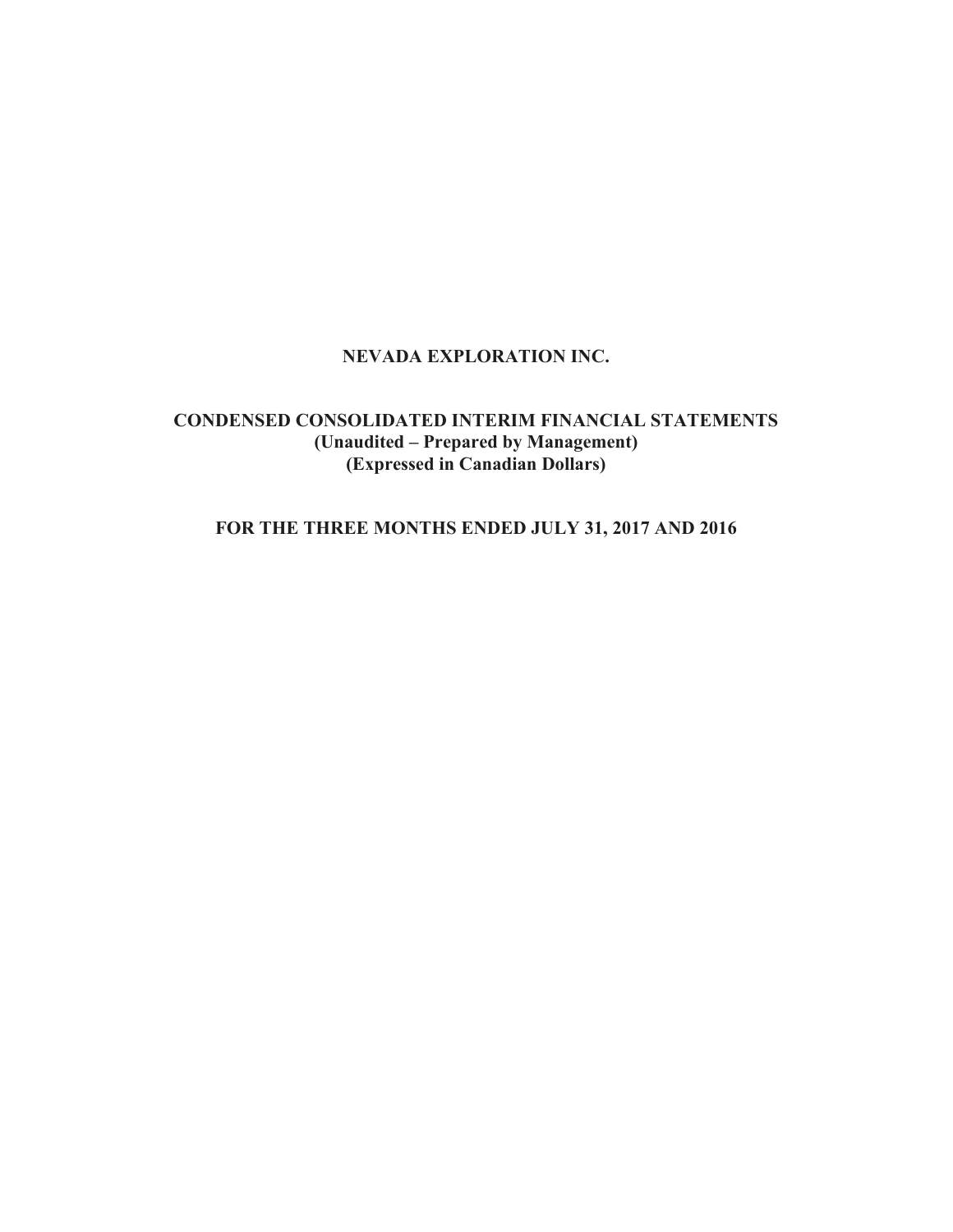## **NEVADA EXPLORATION INC.**  CONDENSED CONSOLIDATED INTERIM STATEMENTS OF FINANCIAL POSITION (Unaudited – Prepared by Management) (Expressed in Canadian Dollars) AS AT

|                                                           | July 31,<br>2017 |              | April 30,<br>2017 |
|-----------------------------------------------------------|------------------|--------------|-------------------|
| <b>ASSETS</b>                                             |                  |              |                   |
| <b>Current assets</b>                                     |                  |              |                   |
| Cash                                                      | \$<br>13,898     | \$           | 288,627           |
| Accounts receivable (Note 3)                              | 33,728           |              | 50,637            |
| Prepaid expenses (Note 4)                                 | 87,567           |              | 117,418           |
| Short term investments (Note 5)                           | 3,401            |              | 3,401             |
| <b>Total current assets</b>                               | 138,594          |              | 460,083           |
| <b>Non-current assets</b>                                 |                  |              |                   |
| Equipment and intangible assets (Note 7)                  | 375,389          |              | 417,732           |
| Deposits and bonds (Note 9)                               | 119,345          |              | 129,786           |
| <b>Total non-current assets</b>                           | 494,734          |              | 547,518           |
| <b>Total assets</b>                                       | \$<br>633,328    | $\mathbb{S}$ | 1,007,601         |
| <b>LIABILITIES AND EQUITY</b>                             |                  |              |                   |
| <b>Current liabilities</b>                                |                  |              |                   |
| Accounts payable and accrued liabilities (Notes 6 and 10) | \$<br>104,552    | \$           | 85,101            |
| Current portion of finance lease obligations (Note 11)    | 11,615           |              | 12,739            |
| <b>Total current liabilities</b>                          | 116,167          |              | 97,840            |
| <b>Non-current liabilities</b>                            |                  |              |                   |
| Finance lease obligations (Note 11)                       | 3,871            |              | 7,492             |
| <b>Total liabilities</b>                                  | 120,038          |              | 105,332           |
| <b>Equity</b>                                             |                  |              |                   |
| Capital stock (Note 12)                                   | 19,949,615       |              | 19,813,380        |
| Reserves (Note 12)                                        | 2,250,480        |              | 2,188,765         |
| Deficit                                                   | (21,686,805)     |              | (21,099,876)      |
| <b>Total equity</b>                                       | 513,290          |              | 902,269           |
| <b>Total liabilities and equity</b>                       | \$<br>633,328    | \$           | 1,007,601         |

**Subsequent event** (Note 18)

### **Approved and authorized on behalf of the Board on: September 29, 2017**

| "Wade. | Jirector | Higgs  | rector |
|--------|----------|--------|--------|
| Hodges |          | Dennis |        |

The accompanying notes are an integral part of these condensed consolidated interim financial statements.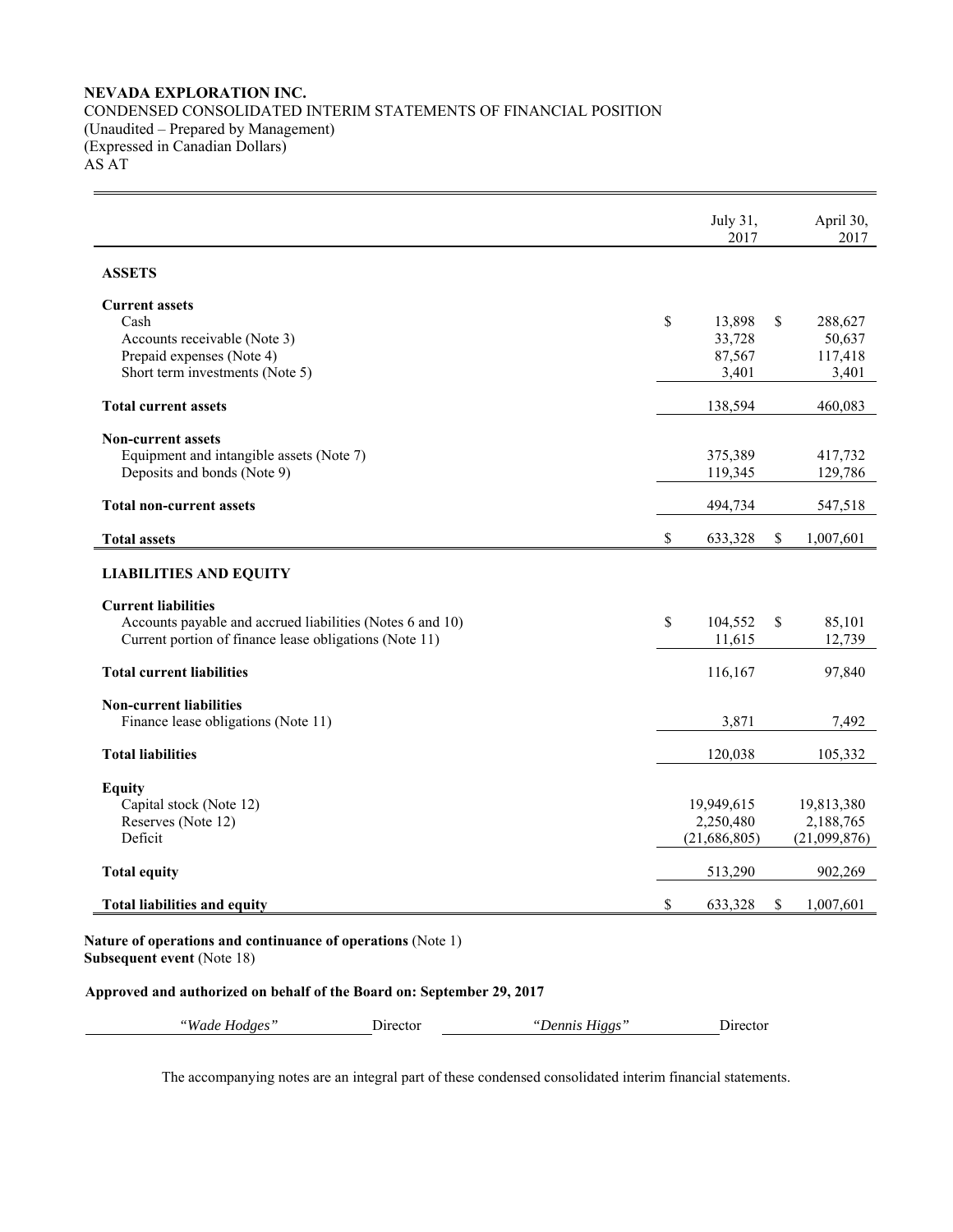## **NEVADA EXPLORATION INC.**  CONDENSED CONSOLIDATED INTERIM STATEMENTS OF LOSS AND COMPREHENSIVE LOSS (Unaudited – Prepared by Management) (Expressed in Canadian Dollars)

|                                                         | Three months<br>ended<br>July 31, 2017 | Three months<br>ended<br>July 31, 2016 |
|---------------------------------------------------------|----------------------------------------|----------------------------------------|
|                                                         |                                        |                                        |
| <b>EXPENSES</b>                                         |                                        |                                        |
| Amortization (Note 7)                                   | \$<br>29,792 \$                        | 9,335                                  |
| Equipment and vehicles                                  | 18,816                                 | 6,540                                  |
| Exploration and evaluation expenditures (Note 8)        | 188,234                                | 60,874                                 |
| Filing fees                                             | 6,892                                  | 14,757                                 |
| General exploration costs                               |                                        | 12,949                                 |
| Interest and bank charges<br>Investor relations         | 1,025                                  | 1,434                                  |
|                                                         | 35,030                                 | 129,838                                |
| Net project management consulting revenue               |                                        | (13,720)                               |
| Office expenses (recovery) and other                    | 29,748                                 | (6,361)                                |
| Professional fees and consultants (Note 6)              | 34,425                                 | 17,472                                 |
| Rent                                                    | 19,999                                 | 7,804                                  |
| Salaries (Note 14)                                      | 80,092                                 | 42,400                                 |
| Share-based payments (Note 12 and 14)                   | 131,698                                | 20,457                                 |
| Unrealized loss on short term investments (Note 5)      |                                        | 3,401                                  |
| Travel                                                  | 11,178                                 | 3,676                                  |
| Net loss for the period                                 | (586, 929)                             | (310, 856)                             |
| <b>OTHER COMPREHENSIVE LOSS</b>                         |                                        |                                        |
| Item that may be reclassified to profit or loss:        |                                        |                                        |
| Currency translation adjustment                         | (48, 748)                              | (1,788)                                |
|                                                         |                                        |                                        |
| Comprehensive loss for the period                       | \$<br>$(635,677)$ \$                   | (312, 644)                             |
| Basic and diluted loss per common share                 | \$<br>$(0.01)$ \$                      | (0.01)                                 |
|                                                         |                                        |                                        |
| Weighted average number of common shares<br>outstanding | 47,619,097                             | 39,847,018                             |

The accompanying notes are an integral part of these condensed consolidated interim financial statements.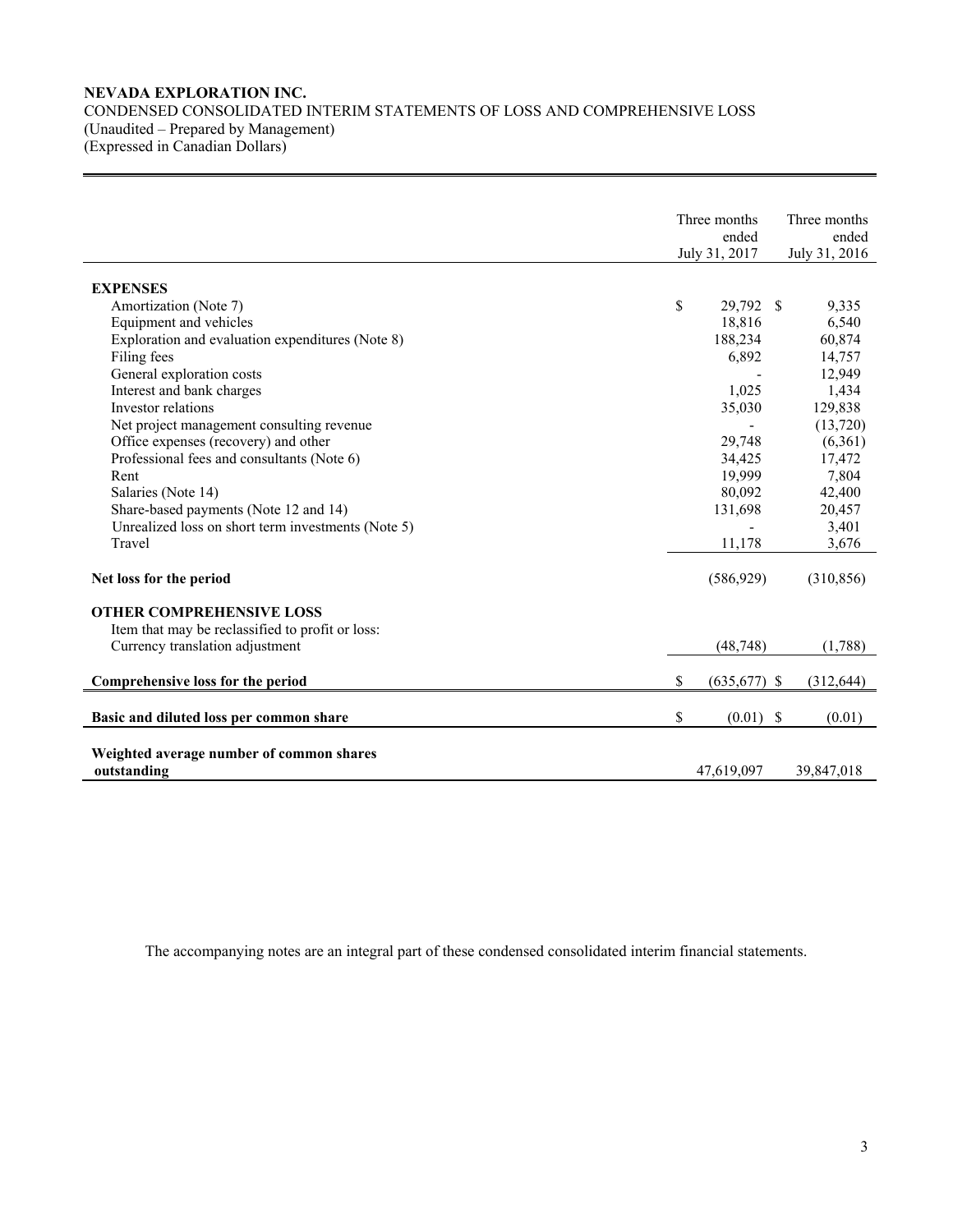### **NEVADA EXPLORATION INC.**  CONDENSED CONSOLIDATED INTERIM STATEMENTS OF CHANGES IN EQUITY (Unaudited – Prepared by Management) (Expressed in Canadian Dollars)

Capital Stock Reserves Shares (Note 12) Amount (Note 12) Options (Note 12) Warrants (Note 12) **Currency** Translation Total Reserves Deficit Total Equity Balance, May 1, 2016 34,086,750 \$ 17,364,355 \$ 507,647 \$ 393,376 \$ (34,551) \$ 866,472 \$ (18,190,385) \$ 40,442 Private placement 1.750,000 5,000,000 1,750,000 - - - - - - - - - - - - - - 1,750,000 Relative fair value of unit warrants issued - (462,940) - 462,940 - 462,940 - 462,940 Finder's unit shares 147,600 51,660 - - - - - 51,660 Finder`s unit warrants and the contract of the contract of the contract of the contract of the contract of the contract of the contract of the contract of the contract of the contract of the contract of the contract of the Share issuance costs  $(90,026)$   $(90,026)$ Share-based payments 20,457 - 20,457 - 20,457 - 20,457 - 20,457 - 20,457 Warrants exercised 5,130,000 607,725 - (94,725) - (94,725) - 513,000 Currency translation adjustment (1,788) (1,788) (1,788) (1,788) (1,788) (1,788) (1,788) (1,788) (1,788) (1,788) (1,788) (1,788) (1,788) (1,788) (1,788) (1,788) (1,788) (1,788) (1,788) (1,788) (1,788) (1,788) (1,788) (1,788 Net loss for the period and the period and the period of the period of the period of the period of the period of the period of the period of the period of the period of the period of the period of the period of the period Balance, July 31, 2016 44,364,350 \$ 19,196,884 \$ 528,104 \$ 785,481 \$ (36,339) \$ 1,277,246 \$ (18,501,241) \$ 1,972,889 Balance, May 1, 2017 47,366,350 \$ 19,813,380 \$ 1,245,520 \$ 953,949 \$ (10,704) \$ 2,188,765 \$ (21,099,876) \$ 902,269 Share-based payments 131,698 - 131,698 - 131,698 - 131,698 - 131,698 - 131,698 - 131,698 - 131,698 - 131,698 - 131,698 - 131,698 - 131,698 - 131,698 - 131,698 - 131,698 - 131,698 - 131,698 - 131,698 - 131,698 - 131,698 - 1 Warrants exercised 1.150,000 136,235 - (21,235) - (21,235) - (21,235) - 115,000 Currency translation adjustment (48,748) (48,748) (48,748) (48,748) (48,748) (48,748) Net loss for the period (586,929) (586,929) (586,929) (586,929) Balance, July 31, 2017 48,516,350 \$ 19,949,615 \$ 1,377,218 \$ 932,714 \$ (59,452) \$ 2,250,480 \$ (21,686,805) \$ 513,290

The accompanying notes are an integral part of these condensed consolidated interim financial statements.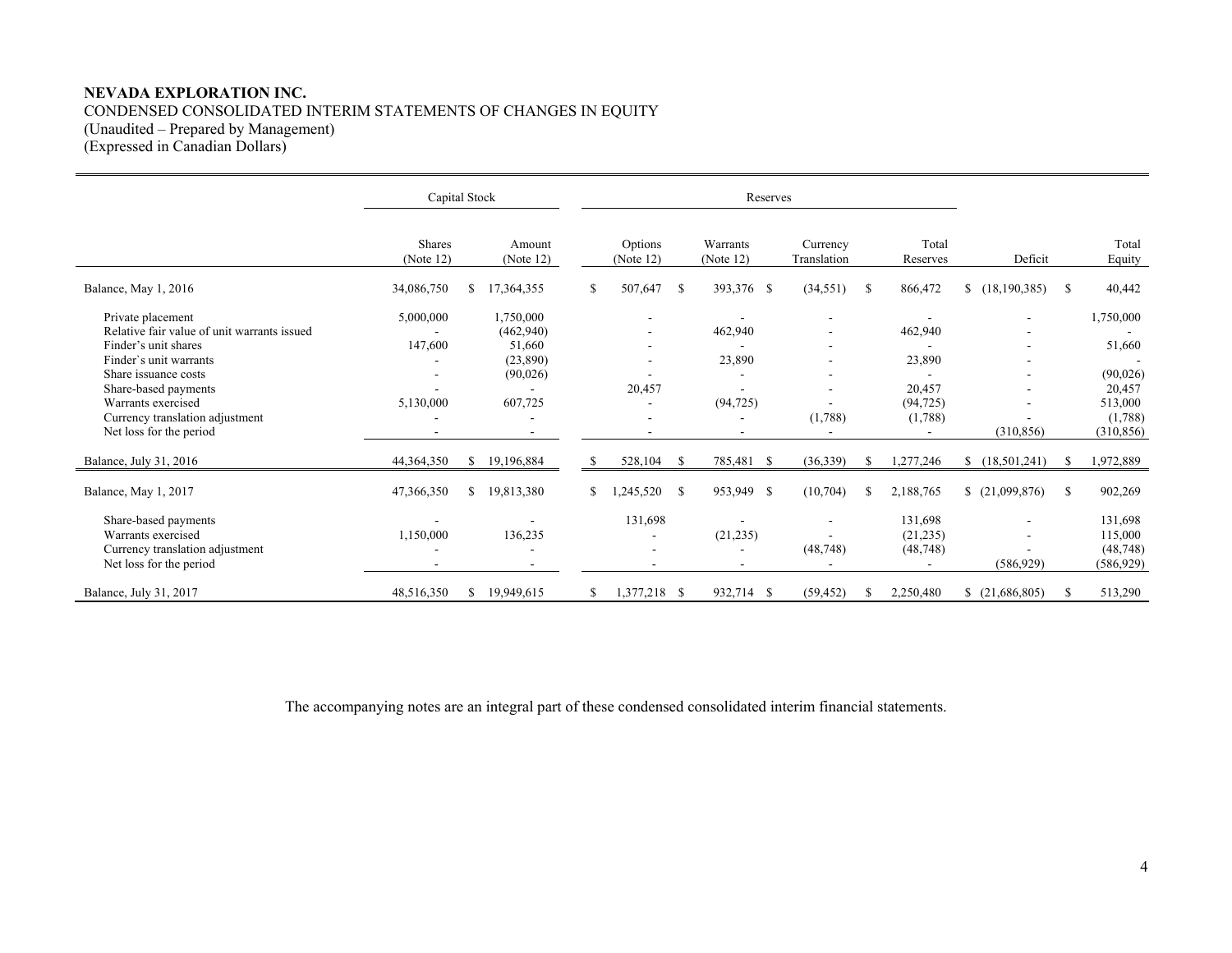## **NEVADA EXPLORATION INC.**  CONDENSED CONSOLIDATED INTERIM STATEMENTS OF CASH FLOWS (Unaudited – Prepared by Management) (Expressed in Canadian Dollars)

|                                                         | Three months     |    | Three months  |
|---------------------------------------------------------|------------------|----|---------------|
|                                                         | ended            |    | ended         |
|                                                         | July 31, 2017    |    | July 31, 2016 |
|                                                         |                  |    |               |
| <b>CASH FLOWS FROM OPERATING ACTIVITIES</b>             |                  |    |               |
| Net loss for the period                                 | \$<br>(586, 929) | -S | (310, 856)    |
| Items not affecting cash:                               |                  |    |               |
| Amortization                                            | 29,792           |    | 9,335         |
| Share-based payments                                    | 131,698          |    | 20,457        |
| Unrealized loss on short term investments               |                  |    | 3,401         |
| Reversal of accrued liabilities                         |                  |    | 23,049        |
| Changes in non-cash working capital items:              |                  |    |               |
| Accounts receivable                                     | 16,909           |    | (2,364)       |
| Prepaid expenses                                        | 29,851           |    | 3,912         |
| Accounts payable and accrued liabilities                | 19,451           |    | 11,012        |
| Net cash used in operating activities                   | (359, 228)       |    | (242, 054)    |
|                                                         |                  |    |               |
| <b>CASH FLOWS FROM INVESTING ACTIVITIES</b>             |                  |    |               |
| Acquisition of equipment and intangible assets          | (23,977)         |    | (227, 232)    |
|                                                         |                  |    |               |
| Net cash used in investing activities                   | (23, 977)        |    | (227, 232)    |
|                                                         |                  |    |               |
| <b>CASH FLOWS FROM FINANCING ACTIVITIES</b>             |                  |    |               |
| Proceeds from private placement<br>Share issuance costs |                  |    | 1,750,000     |
|                                                         |                  |    | (38, 366)     |
| Proceeds from warrants exercised                        | 115,000          |    | 513,000       |
| Repayment of finance lease obligations                  | (3,187)          |    | (2,905)       |
| Net cash provided by financing activities               | 111,813          |    | 2,221,729     |
|                                                         |                  |    |               |
| <b>Effect of foreign exchange</b>                       | (3, 337)         |    | (5,803)       |
| Change in cash for the period                           | (274, 729)       |    | 1,746,640     |
| Cash, beginning of period                               | 288,627          |    | 74,820        |
| Cash, end of period                                     | \$<br>13,898     | \$ | 1,821,460     |

The accompanying notes are an integral part of these condensed consolidated interim financial statements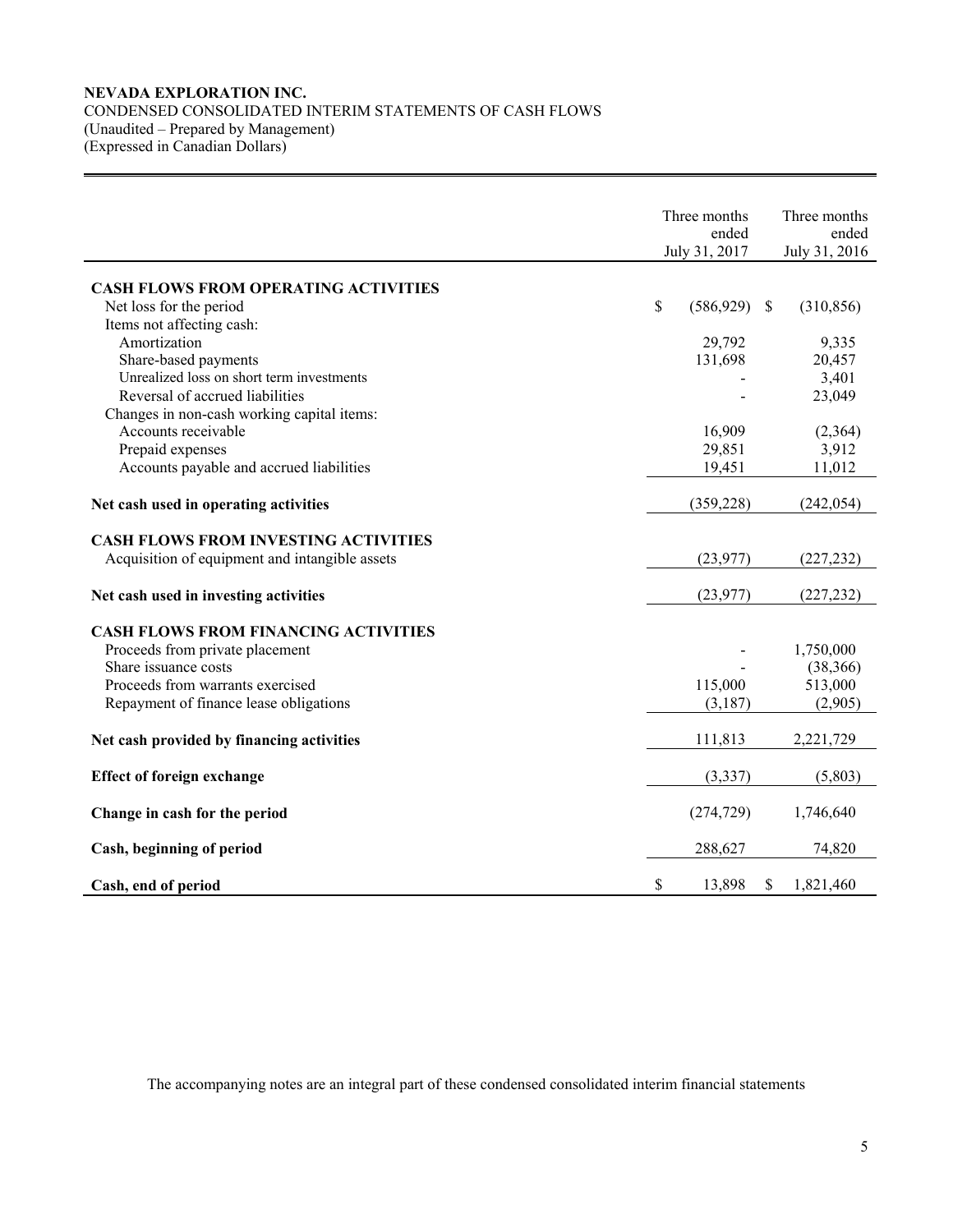## **1. NATURE OF OPERATIONS AND CONTINUANCE OF OPERATIONS**

Nevada Exploration Inc. (the "Company" or "NGE") was incorporated on April 6, 2006 under the Canada Business Corporations Act and is in the business of acquiring and exploring mineral properties.

The Company is listed on the TSX Venture Exchange ("TSX-V") under the trading symbol "NGE" and on the OTCQB marketplace under the trading symbol "NVDEF". The Company's head office is located at Suite 1500 - 885 West Georgia Street, Vancouver, BC V6C 3E8. The Company's registered and records office is located at 25th Floor, 700 West Georgia St., Vancouver, BC V7Y 1B3.

These condensed consolidated interim financial statements are authorized for issue on behalf of the Board of Directors on September 29, 2017.

### Continuance of operations

The business of mining and exploring for minerals involves a high degree of risk and there can be no assurance that current exploration programs will result in profitable mining operations. The Company's continued existence is dependent upon the preservation of its interests in the underlying properties, the discovery of economically and recoverable reserves, the achievement of profitable operations, or the ability of the Company to raise additional financing, if necessary, or alternatively upon the Company's ability to dispose of its interests on an advantageous basis. Subsequent to July 31, 2017, the Company received proceeds of \$1,131,930 from a private placement (Note 18).

Although the Company has taken steps to verify title to the properties on which it is conducting exploration and in which it has an interest, in accordance with industry standards for the current stage of exploration of such properties, these procedures do not guarantee the Company's title. Property title may be subject to unregistered prior agreements, unregistered claims and noncompliance with regulatory and environmental requirements.

## **2. SIGNIFICANT ACCOUNTING POLICIES**

### **Statement of compliance**

 These condensed consolidated interim financial statements have been prepared in accordance with IAS 34, Interim Financial Reporting ("IAS 34"), as issued by the International Accounting Standards Board ("IASB") and interpretations issued by the IFRS Interpretations Committee (IFRICs). Accordingly, they do not include all of the information required for full annual financial statements by International Financial Reporting Standards ("IFRS") for complete financial statements for year-end reporting purposes. These condensed consolidated interim financial statements should be read in conjunction with the Company's financial statements for the year ended April 30, 2017, which have been prepared in accordance with IFRS as issued by the IASB.

 The accounting policies applied by the Company in these condensed consolidated interim financial statements are the same as those applied by the Company in its most recent annual audited consolidated financial statements as at and for the year ended April 30, 2017 as filed on SEDAR at www.sedar.com.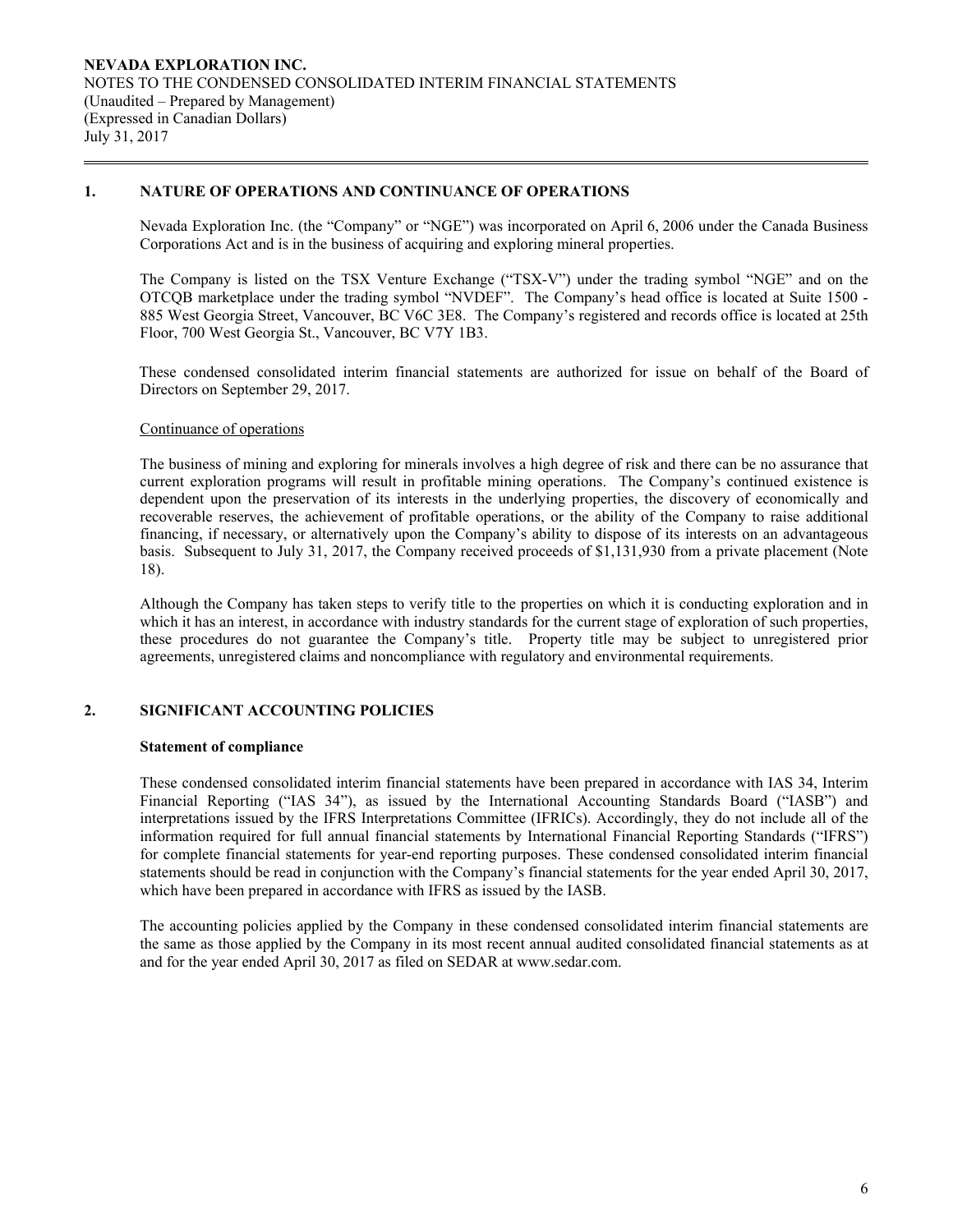## **2. SIGNIFICANT ACCOUNTING POLICIES** (cont'd…)

### **Basis of consolidation**

 These condensed consolidated interim financial statements include the accounts of the Company and its whollyowned subsidiary Pediment Gold LLC. The financial statements of the Company's subsidiary have been consolidated from the date that control commenced. All inter-company balances and transactions, and income and expenses have been eliminated upon consolidation.

The condensed consolidated interim financial statements include the financial statements of Nevada Exploration Inc. and its subsidiary listed in the following table:

| Name of Subsidiary | Country of<br>Incorporation | Functional<br>Currency | Ownership<br>Interest | Principal Activity  |
|--------------------|-----------------------------|------------------------|-----------------------|---------------------|
| Pediment Gold LLC  | JSA                         | US dollar              | 100%                  | Exploration company |

### **Use of judgments and estimates**

The preparation of these condensed consolidated interim financial statements requires management to make certain estimates, judgments and assumptions that affect the reported amounts of assets and liabilities at the date of the financial statements and the reported revenues and expenses during the period.

 Significant assumptions about the future and other sources of estimated uncertainty that management has made at the end of the reporting period, that could result in a material adjustment to the carrying amounts of assets and liabilities in the event that the actual results differ from assumptions made, relate to, but are not limited to, the following:

- i) the estimated useful lives of equipment and intangible assets and the related amortization;
- ii) impairment of equipment;
- iii) valuation of share-based payments and warrants;
- iv) estimated amounts for environmental rehabilitation provisions;
- v) going concern;
- vi) capitalization of intangible assets.

### **Functional and presentation currency**

These condensed consolidated interim financial statements are presented in Canadian dollars, which is the Company's functional currency. The functional currency of the Company's wholly-owned subsidiary Pediment Gold LLC is the US dollar.

### **Share issuance costs**

 Professional fees, consulting fees and other costs that are directly attributable to financing transactions are charged to capital stock when the related shares are issued. If the financing is not completed share issue costs are charged to profit or loss.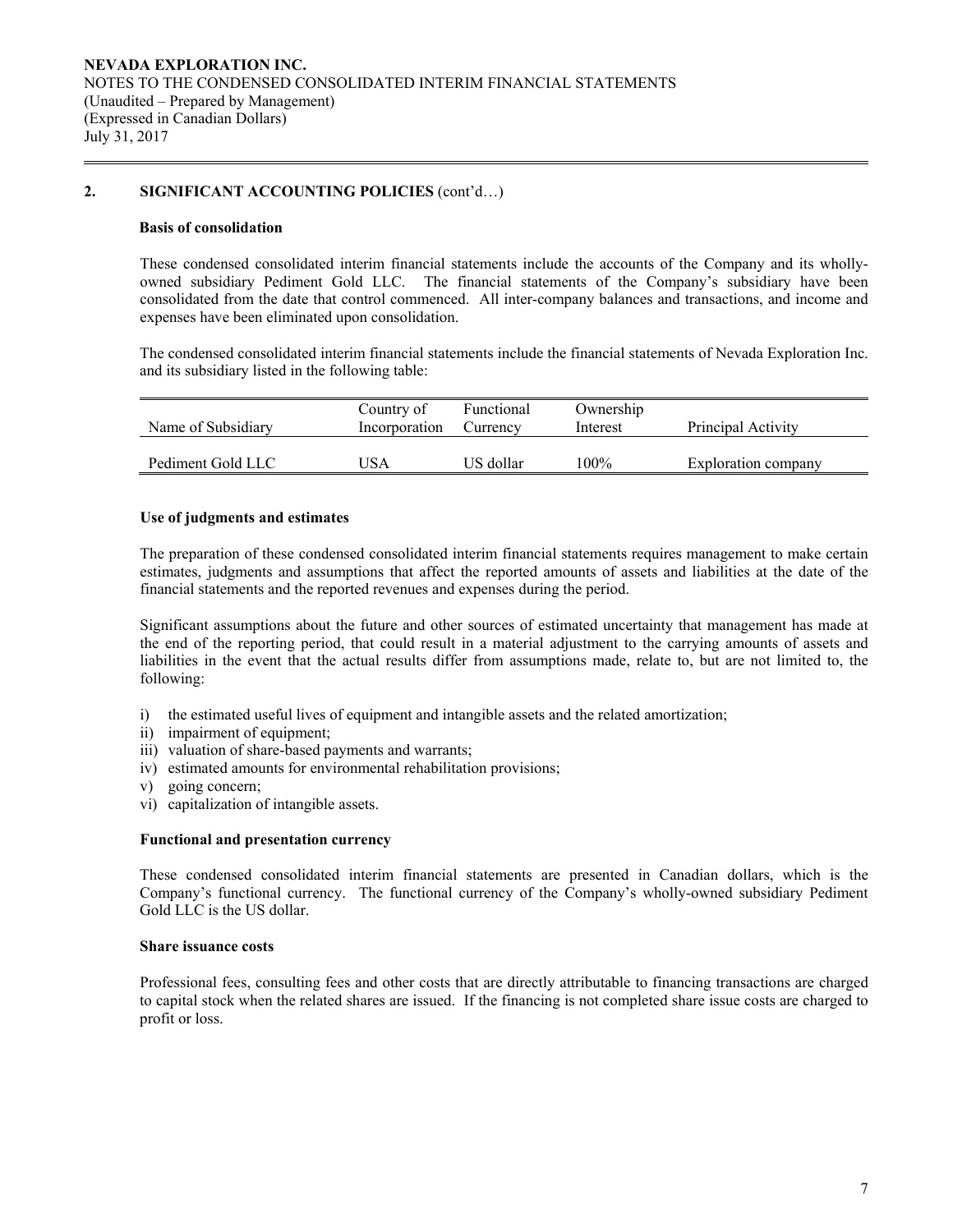## **2. SIGNIFICANT ACCOUNTING POLICIES** (cont'd...)

### **Equipment and intangible asset**

Equipment is recorded at historical cost less accumulated amortization and impairment charges. Equipment and intangible assets are amortized on a straight-line basis over their estimated useful lives as follows:

| Exploration equipment | 5 to 7 years |
|-----------------------|--------------|
| Vehicles              | 5 years      |
| Computer equipment    | 3 years      |
| Software Database     | 3 years      |

The cost of replacing a piece of equipment is recognized in the carrying amount of the equipment if it is probable that the future economic benefits embodied within the part will flow to the Company and its cost can be measured reliably. The carrying amount of the replaced part is derecognized. The costs of the day-to-day servicing of the equipment are recognized in profit or loss as incurred.

Intangible assets acquired separately are measured on initial recognition at cost. Expenditures during the research phase are expensed as incurred. Expenditures during the development phase are capitalized if the Company can demonstrate each of the following criteria: (i) the technical feasibility of completing the intangible asset so that it will be available for use or sale; (ii) its intention to complete the intangible asset and use or sell it; (iii) its ability to use or sell the intangible asset; (iv) how the intangible asset will generate probable future economic benefits; (v) the availability of adequate technical, financial and other resources to complete the development and to use or sell the intangible asset; and (vi) its ability to measure reliably the expenditure attributable to the intangible asset during its development; otherwise, they are expensed as incurred. During the year ended April 30, 2017, the Company capitalized expenditures incurred relating to the development of a software database.

Following initial recognition of the development expenditure as an asset, the asset is carried at cost less any accumulated amortization and accumulated impairment losses. Amortization of the asset begins when development is complete and the asset is available for use. It is amortized over the period of expected future benefit. During the period of development, the asset is tested for impairment annually.

### **Resource properties – exploration and evaluation expenditures**

 The Company expenses exploration and evaluation expenditures as incurred. Exploration and evaluation expenditures include acquisition cost of mineral properties, property option payments and evaluation activities. Once a project has been established as commercially viable and technically feasible, related development expenditures are capitalized. This includes costs incurred in preparing the site for mining operations. Capitalization ceases when the mine is capable of commercial production, with the exception of development costs that give rise to a future benefit.

### **Impairment**

At the end of each reporting date, the carrying amounts of the Company's long-lived assets are reviewed to determine whether there is any indication that those assets may be impaired. If such indication exists, the recoverable amount of the asset is estimated in order to determine the extent of the impairment, if any.

Impairment is determined for an individual asset unless the asset does not generate cash inflows that are independent of those generated from other assets or group of assets, in which case, the individual assets are grouped together into cash generating units ("CGU's") for impairment purposes. The recoverable amount is the higher of fair value less costs of disposal and value in use. Fair value is the price that would be received to sell an asset or paid to transfer a liability in an orderly transaction between market participants at the measurement date. In assessing value in use, the estimated future cash flows are discounted to their present value using a pre-tax discount rate that reflects current market assessments of the time value of money and the risks specific to the asset. If the recoverable amount of an asset is estimated to be less than its carrying amount, the carrying amount of the asset is reduced to its recoverable amount and the impairment loss is recognized in profit and loss for the period.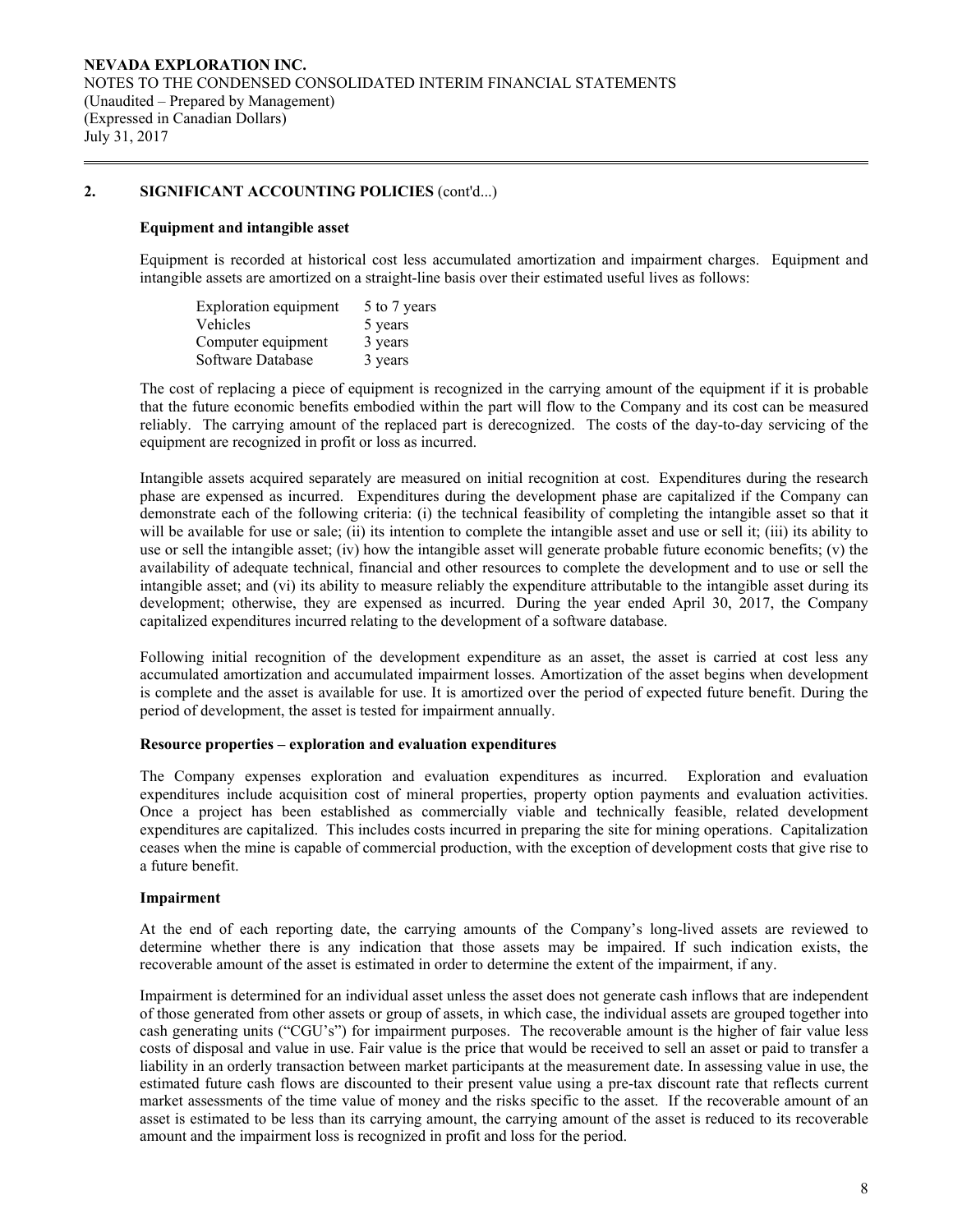### **2. SIGNIFICANT ACCOUNTING POLICIES** (cont'd...)

### **Impairment** (cont'd…)

Where an impairment loss subsequently reverses, the carrying amount of the asset (or CGU) is increased to the revised estimate of its recoverable amount, but to an amount that does not exceed the carrying amount that would have been determined had no impairment loss been recognized for the asset (or CGU) in prior years. A reversal of an impairment loss is recognized immediately in profit or loss.

#### **Income taxes**

Income tax expense comprises current and deferred tax. Income tax is recognized in profit or loss except to the extent that it relates to items recognized directly in equity. Current tax expense is the expected tax payable on taxable income for the year, using tax rates enacted or substantively enacted at period end, adjusted for amendments to tax payable with regards to previous years.

Deferred taxes are recorded using the liability method, providing for temporary differences, between the carrying amounts of assets and liabilities for financial reporting purposes and the amounts used for taxation purposes. Temporary differences are not provided for relating to goodwill not deductible for tax purposes, the initial recognition of assets or liabilities that do not affect either accounting or taxable loss, or differences relating to investments in subsidiaries to the extent that they will probably not reverse in the foreseeable future. The amount of deferred tax provided is based on the expected manner of realization or settlement of the carrying amount of assets and liabilities, using tax rates enacted or substantively enacted at the statement of financial position date.

A deferred tax asset is recognized only to the extent that it is probable that future taxable profits will be available against which the asset can be utilized. To the extent that the Company does not consider it probable that a deferred tax asset will be recovered, it does not recognize that excess.

### **Provision for environmental rehabilitation**

The Company recognizes the fair value of a liability for the provision for environmental rehabilitation in the year in which it is incurred when a reliable estimate of fair value can be made.

Changes in the liability for an asset retirement obligation due to the passage of time will be measured by applying an interest method of allocation. The amount will be recognized as an increase in the liability and an accretion expense in the consolidated statement of comprehensive loss. Changes resulting from revisions to the timing or the amount of the original estimate of undiscounted cash flows are recognized as an increase or a decrease to the carrying amount of the liability. As at July 31, 2017 and April 30, 2017, the Company has not recorded any provision for environmental rehabilitation.

### **Warrants**

Proceeds from unit placements are allocated between shares and warrants issued according to their relative fair value. The relative fair value of the share component is credited to capital stock and the relative fair value of the warrant component is credited to warrants reserve. Upon exercise of warrants, consideration paid by the warrant holder together with the amount previously recognized in warrants reserve is recorded as an increase to capital stock. Upon expiration of warrants, the amount applicable to warrants expired is recorded as an increase to capital stock.

#### **Share-based payments**

The Company grants stock options to acquire common shares of the Company to directors, officers, employees and consultants. An individual is classified as an employee when the individual is an employee for legal or tax purposes, or provides services similar to those performed by an employee.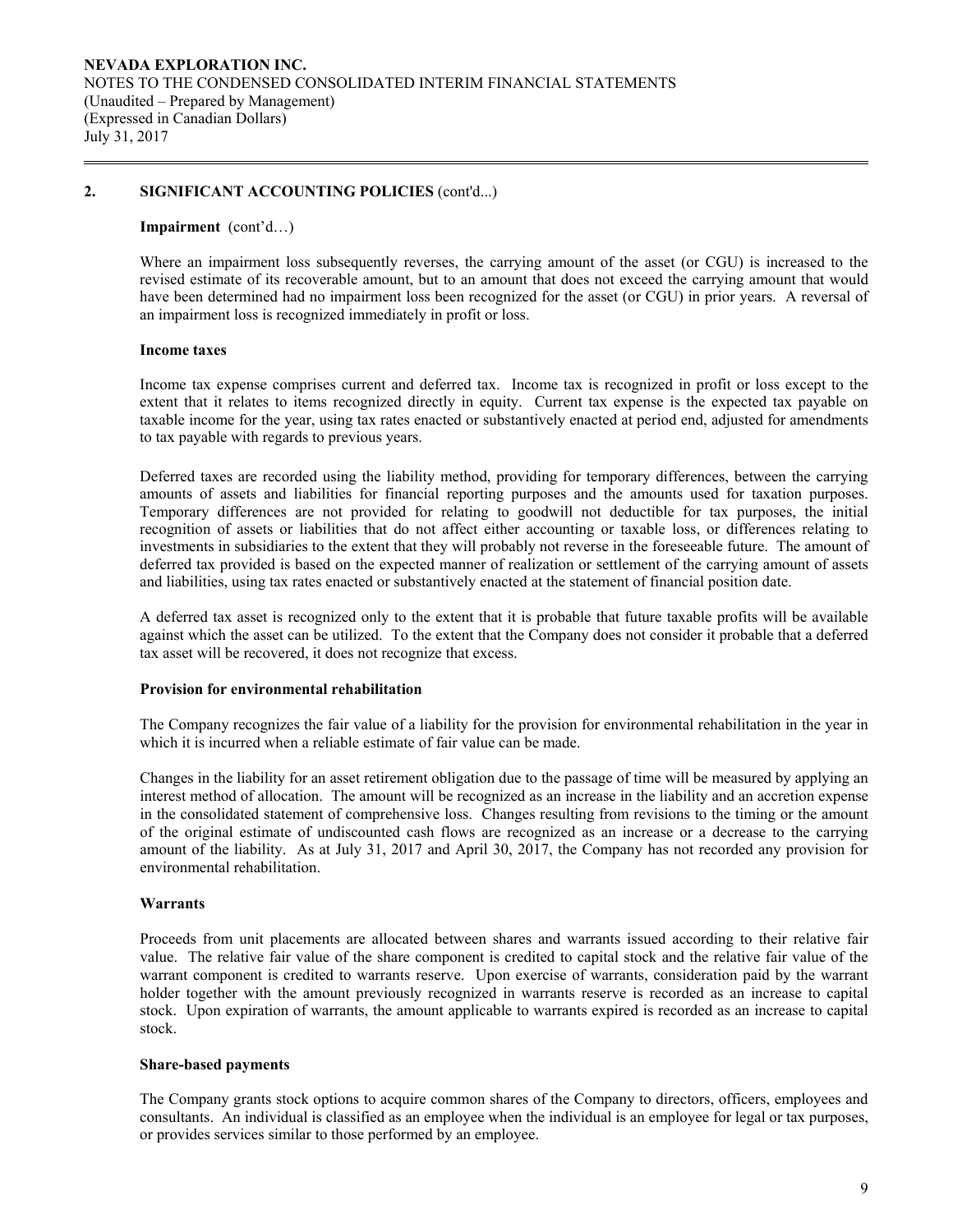## **2. SIGNIFICANT ACCOUNTING POLICIES** (cont'd...)

### **Share-based payments** (cont'd…)

The fair value of employee stock options is measured on the date of grant, using the Black-Scholes option pricing model, and is recognized over the vesting period. In situations where equity instruments are issued to nonemployees and some or all of the goods or services received by the entity as consideration cannot be reliably measured, they are measured at the fair value of the share-based payment consideration. Consideration paid for the shares on the exercise of stock options together with the fair value of the stock options previously recognized is credited to capital stock. When vested options are not exercised by the expiry date, the amount previously recognized in share-based payment is transferred to deficit. The Company estimates a forfeiture rate and adjusts the corresponding expense each period based on an updated forfeiture estimate.

#### **Basic and diluted loss per common share**

Basic loss per share is calculated by dividing the loss for the period by the weighted average number of common shares outstanding during the period.

 Diluted loss per share is determined by adjusting the loss attributable to common shareholders by the weighted average number of common shares outstanding for the dilutive effect of options, warrants and similar instruments. Under this method the dilutive effect on loss per share is recognized on the use of the proceeds that could be obtained upon exercise of options, warrants and similar instruments. It assumes that the proceeds would be used to purchase common shares at the average market price during the period. As at July 31, 2017 and April 30, 2017, warrants and options outstanding are anti-dilutive.

### **Receivables**

Receivables are recorded at face value less any provisions for uncollectible amounts considered necessary.

#### **Revenue recognition**

Project management and consulting revenue is recognized at the time the service is provided and collection is reasonably assured.

### **Foreign currencies**

 Foreign currency transactions are initially recorded in the functional currency at the transaction date exchange rate. At closing date, monetary assets and liabilities denominated in a foreign currency are translated into the functional currency at the closing date exchange rate, and non-monetary assets and liabilities, at the historical rates. Exchange differences arising on the settlement of monetary items or on translating monetary items at different rates from those at which they are translated on initial recognition during the period or in previous consolidated financial statements are recognized in profit or loss.

For the purpose of presenting consolidated financial statements, the assets and liabilities of Pediment Gold LLC are expressed in Canadian dollars using the exchange rates prevailing at the end of the reporting period. Income and expense items are translated at the average exchange rates for the period, unless exchange rates fluctuated significantly during the period, in which case exchange rates at the dates of the transactions are used. Exchange differences are recognized in other comprehensive income and reported as currency translation reserve in equity.

 Foreign exchange gains and losses arising from a monetary item receivable or payable to a foreign operation, the settlement of which is neither planned nor likely to occur in the foreseeable future and which in substance is considered to form a part of the net investment in the foreign operation, are recognized in foreign currency translation in the currency translation reserve.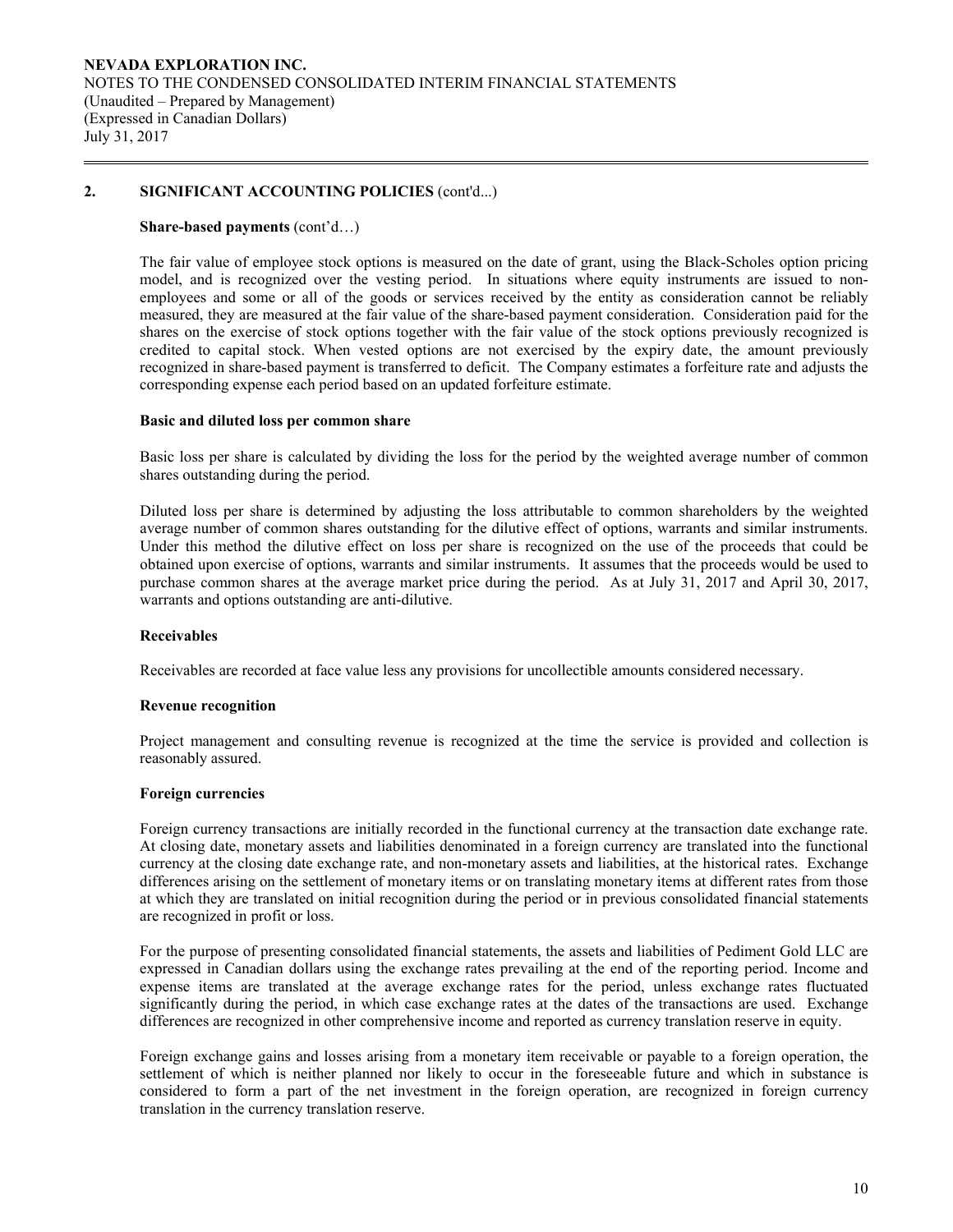## **2. SIGNIFICANT ACCOUNTING POLICIES** (cont'd…)

### **Financial instruments**

### Financial assets

Financial assets are classified as into one of the following categories based on the purpose for which the asset was acquired. The Company's accounting policy for each category is as follows:

*Fair value through profit or loss ("FVTPL")* – This category comprises derivatives, or assets acquired or incurred principally for the purpose of selling or repurchasing in the near term. They are carried in the statement of financial position at fair value with changes in fair value recognized in profit or loss.

*Loans and receivables ("LAR") -* Loans and receivables are financial assets with fixed or determinable payments that are not quoted in an active market. Such assets are initially recognized at fair value plus any directly attributable transaction costs. Subsequent to initial recognition, loans and receivables are measured at amortized cost using the effective interest method, less any impairment losses.

*Held-to-maturity ("HTM") -* These assets are non-derivative financial assets with fixed or determinable payments and fixed maturities that the Company's management has the positive intention and ability to hold to maturity. These assets are measured at amortized cost using the effective interest method. If there is objective evidence that the asset is impaired, determined by reference to external credit ratings and other relevant indicators, the financial asset is measured at the present value of estimated future cash flows. Any changes to the carrying amount of HTM financial assets, including impairment losses, are recognized in profit or loss.

*Available-for-sale ("AFS") -* Non-derivative financial assets not included in the above categories are classified as available-for-sale. They are carried at fair value with changes in fair value recognized directly in equity. Investments in equity instruments classified as available-for-sale that do not have a quoted market price in an active market and whose fair value cannot be reliably measured are measured at cost. Where a decline in the fair value of an available-for-sale financial asset constitutes objective evidence of impairment and at disposal, the amount of the cumulative loss is removed from equity and recognized in profit or loss.

### Financial liabilities

Financial liabilities are classified into one of two categories, based on the purpose for which the liability was acquired. The Company's accounting policy for each category is as follows:

*Fair value through profit or loss ("FVTPL")* – This category comprises derivatives, or liabilities acquired or incurred principally for the purpose of selling or repurchasing in the near term. They are carried in the consolidated statement of financial position at fair value with changes in fair value recognized in profit or loss.

*Other financial liabilities ("OFL") -* This category includes accounts payable and accrued liabilities, finance lease obligations, and short term demand loan all of which are recognized at amortized cost.

| Financial Instrument                     | Classification |
|------------------------------------------|----------------|
| Cash                                     | LAR            |
| Accounts receivable (other receivables)  | LAR            |
| Short term investments                   | <b>FVTPL</b>   |
| Deposits and bonds                       | LAR            |
| Accounts payable and accrued liabilities | <b>OFL</b>     |
| Finance lease obligations                | OFL.           |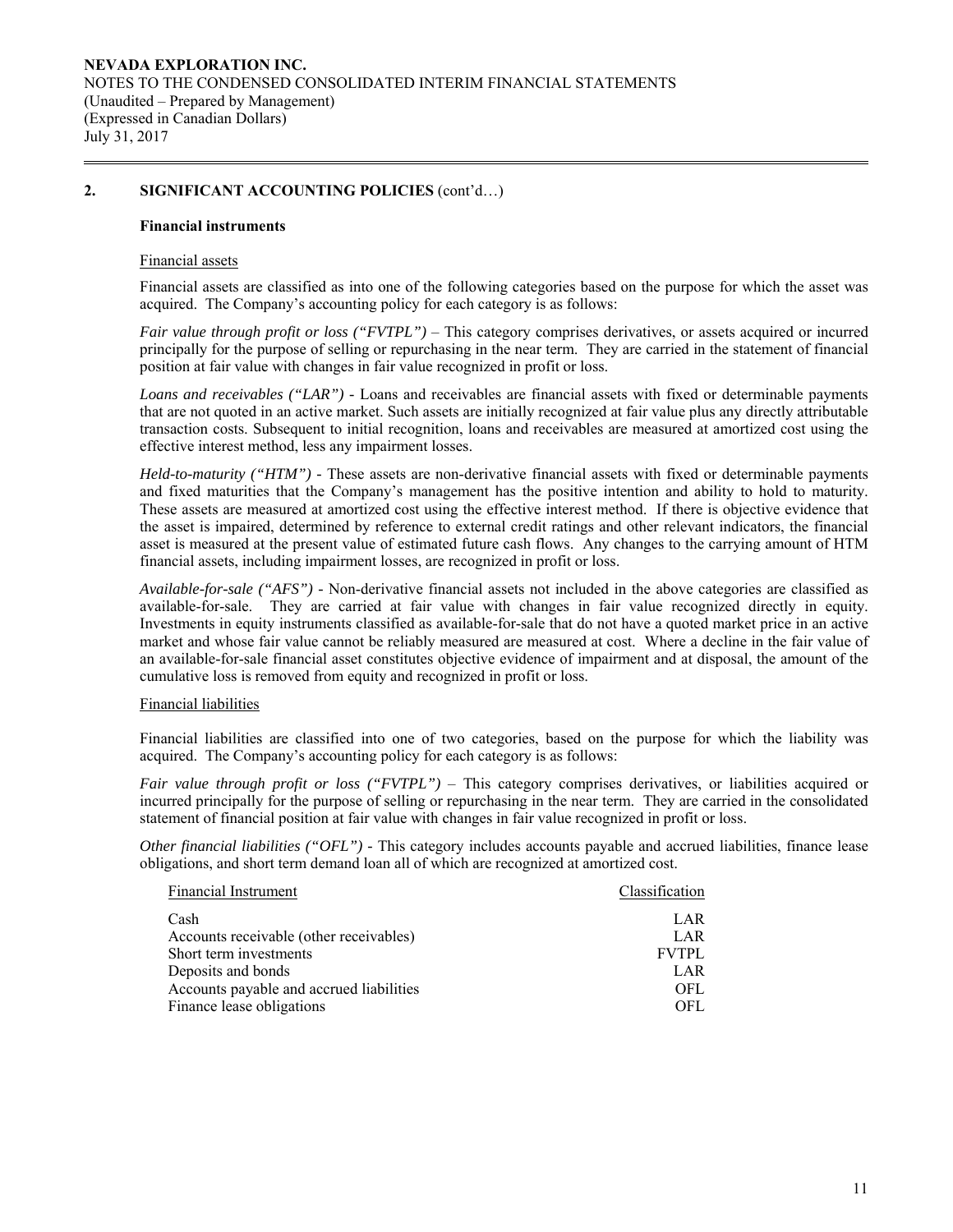## **2. SIGNIFICANT ACCOUNTING POLICIES** (cont'd…)

### Impairment

All financial assets except for those at FVTPL, are subject to review for impairment at least at each reporting date. Financial assets are impaired when there is any objective evidence that the estimated cash flows of a financial asset or group of financial assets are negatively impacted. The carrying amount of the financial asset is directly reduced by any impairment loss. Evidence of impairment could include:

- significant financial difficulty of the issuer or counterparty; or
- default or delinquency in interest or principal payments by the borrower; or
- it becomes probable that the borrower will enter into bankruptcy or financial reorganization.

### **Provisions**

A provision is recognized if, as a result of a past event, the Company has a present legal or constructive obligation that can be estimated reliably, and it is probable that an outflow of economic benefits will be required to settle the obligation. Provisions are determined by discounting the future cash flows at a pre-tax rate that reflects current market assessments of the time value of money and the risks specific to the liability. Provisions are not recognized for future operating losses.

### **Leases**

Leases that transfer substantially all of the benefits and risks of ownership of the assets to the Company are accounted for as finance lease obligations. At the time the finance lease obligation is entered into, an asset is recorded together with the related obligation. Assets under finance lease obligations are depreciated over their estimated useful lives.

### **New Accounting Standards and Amendments to Existing Standards**

New or revised standards and amendments to existing standards not yet effective

 The Company has not applied the following new or revised standards and amendments that have been issued but are not yet effective:

- New standard IFRS 9, *Financial Instruments*, was issued in final form in July 2014 and will replace IAS 39, *Financial Instruments: Recognition and Measurement.* IFRS 9 introduces new requirements for classifying and measuring financial assets. This standard is effective for years beginning on or after January 1, 2018. The impact of this amendment is to be determined.
- New standard IFRS 16, *Leases*, specifies how an IFRS reporter will recognize, measure, present and disclose leases. The standard provides a single lessee accounting model, requiring lessees to recognize assets and liabilities for all leases unless the lease term is 12 months or less or the underlying asset has a low value. Lessors continue to classify leases as operating or finance, with IFRS 16's approach to lessor accounting substantially unchanged from its predecessor, IAS 17. This standard is effective for reporting periods beginning on or after January 1, 2019. The impact of this amendment is to be determined.
- New standard IFRS 15, *Revenue from contracts with customers*, provides guidance on how and when revenue from contracts with customers to be recognized, along with new disclosure requirements in order to provide financial statement users with more information and relevant information. This standard is effective for reporting periods on or after January 1, 2018. The impact of this standard is to be determined

The Company plans to adopt these standards as soon as they become effective for the Company's reporting period.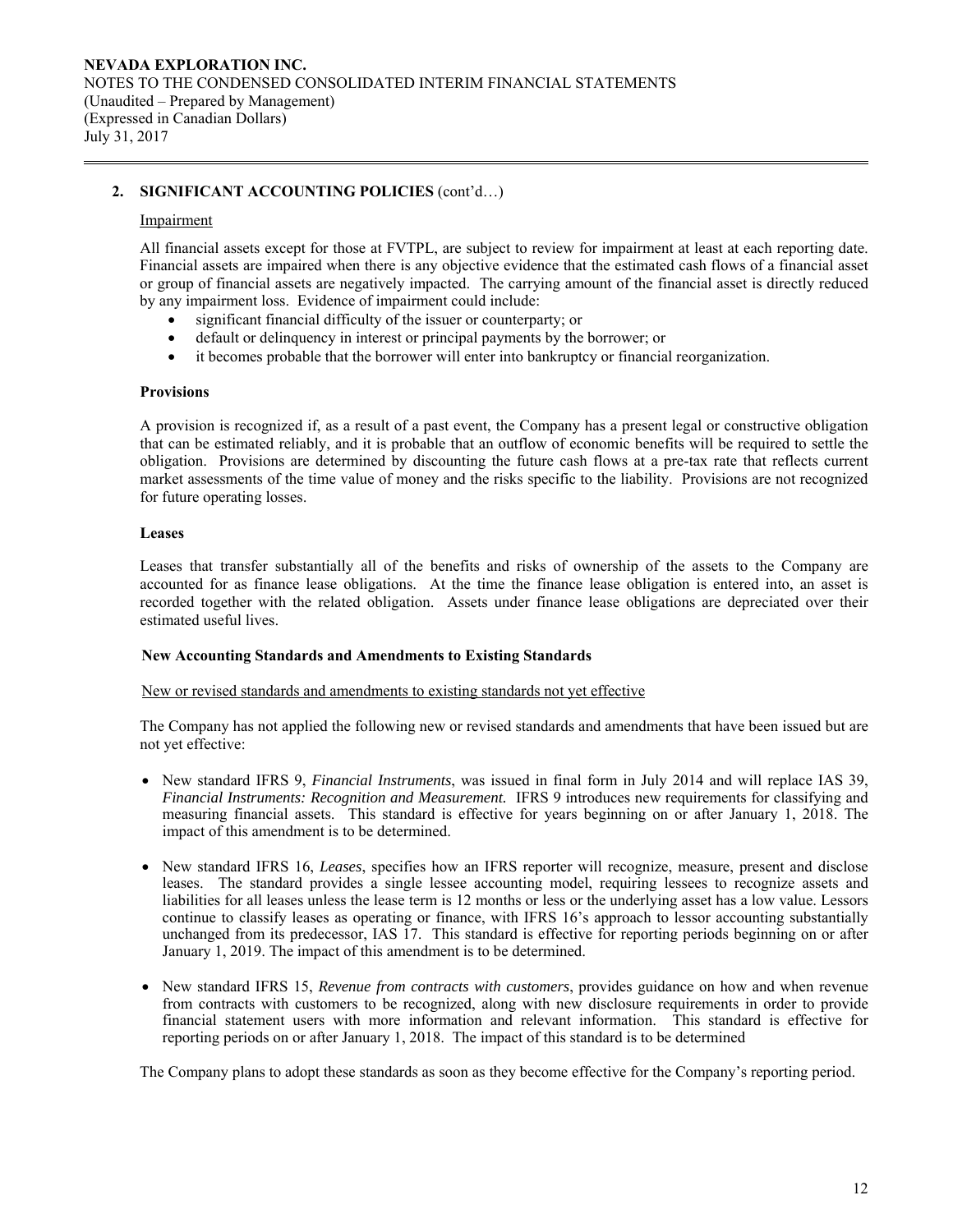## **3. ACCOUNTS RECEIVABLE**

The accounts receivable for the Company are as follows:

|                                                                                 | July 31,<br>2017           |              | April 30,<br>2017 |
|---------------------------------------------------------------------------------|----------------------------|--------------|-------------------|
| GST receivable<br>Other receivables                                             | \$<br>$7,215$ \$<br>26,513 |              | 18,808<br>31,829  |
| Total                                                                           | \$<br>33,728               | <sup>S</sup> | 50,637            |
| <b>PREPAID EXPENSES</b><br>The prepaid expenses for the Company are as follows: |                            |              |                   |
|                                                                                 | July 31,<br>2017           |              | April 30,<br>2017 |
| Security deposit for rental of premises                                         | \$<br>7,317 \$             |              | 8,025             |

### **5. SHORT TERM INVESTMENTS**

|                                      |               |              |   | July 31,<br>2017      | April 30,<br>2017     |
|--------------------------------------|---------------|--------------|---|-----------------------|-----------------------|
|                                      | <b>Number</b> | Cost         |   | <b>Carrying Value</b> | <b>Carrying Value</b> |
| Spruce Ridge Resources Ltd. - Shares | 170,068       | \$<br>25,000 | S | 3,401                 | 3,401                 |

Prepaid services 80,250 109,393

During the period ended July 31, 2017, there was no change in the market price of the shares held by the Company, resulting in an unrealized loss of \$Nil (2016 - \$3,401).

## **6. RELATED PARTY TRANSACTIONS**

During the period ended July 31, 2017, the Company:

- i) accrued \$11,000 in professional fees to a corporation owned by the Chief Financial Officer of the Company.
- ii) recorded share-based payments of \$23,133 (2016 \$Nil) related to the fair value of stock options vesting through the period.

During the period ended July 31, 2016, the Company paid or accrued \$13,800 in professional fees to a firm in which the Chief Financial Officer of the Company is a partner.

\$ 87,567 \$ 117,418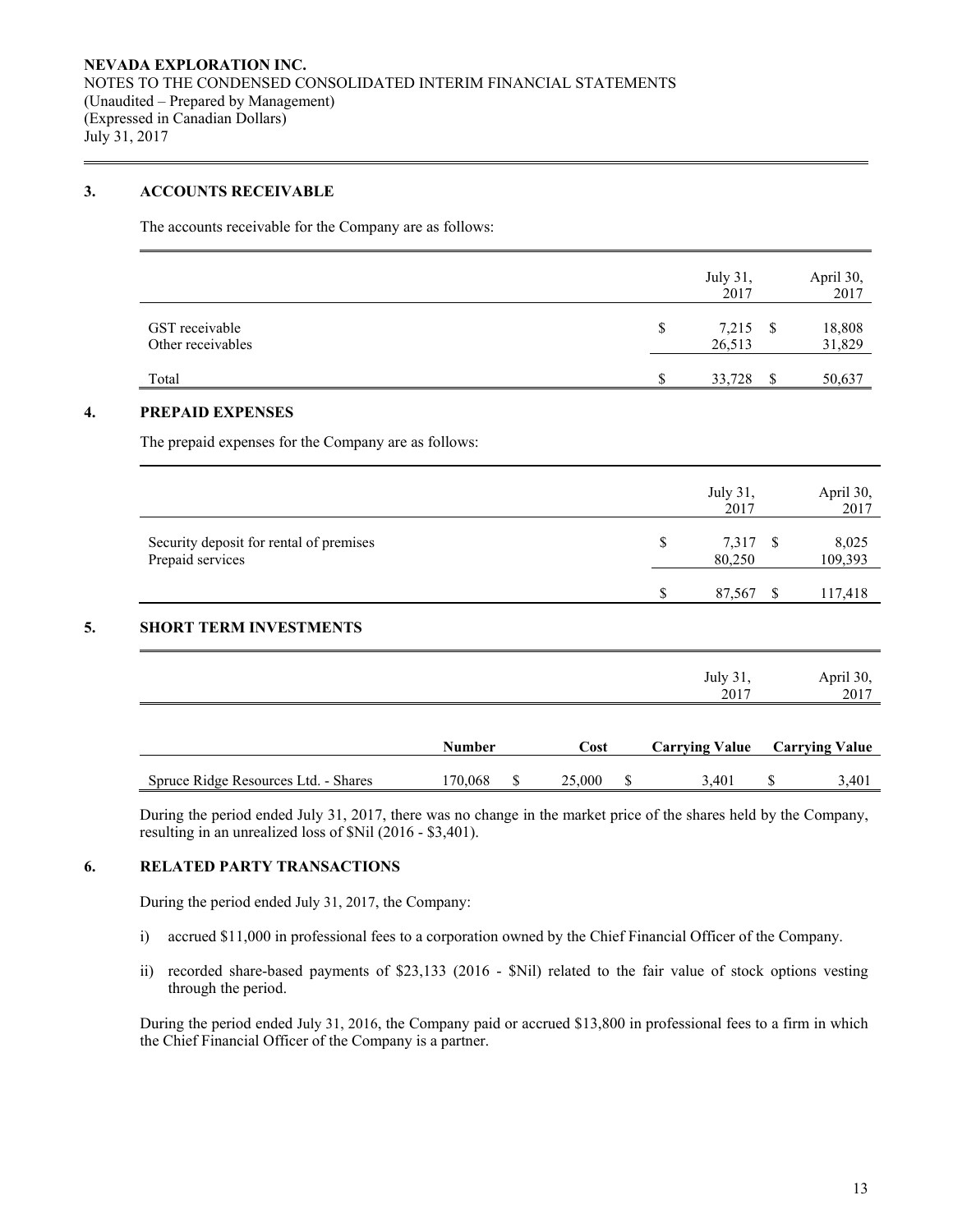## **6. RELATED PARTY TRANSACTIONS**  $(cont'd...)$

The amounts included in accounts payable and accrued liabilities which are due to related parties are as follows:

|                                                                                                                                                                                |   | July 31,<br>2017 |       | April 30,<br>2017 |
|--------------------------------------------------------------------------------------------------------------------------------------------------------------------------------|---|------------------|-------|-------------------|
| Due to a firm of which the Chief Financial Officer is a partner<br>Due to a corporation owned by the Chief Financial Officer<br>Due to key management of the Company (Note 14) | S | 22,000<br>8.925  | $- S$ | 13,860<br>11,000  |
|                                                                                                                                                                                |   | 30.925           |       | 24,860            |

## **7. EQUIPMENT AND INTANGIBLE ASSETS**

|                                                                                                                              | <b>Vehicles</b><br><b>Exploration</b><br>Equipment |                            |             |                                |             | <b>Software</b><br>Computer<br>Equipment<br><b>Database</b> |                   |                            |                   |                                           |  |  |  | <b>Total</b> |
|------------------------------------------------------------------------------------------------------------------------------|----------------------------------------------------|----------------------------|-------------|--------------------------------|-------------|-------------------------------------------------------------|-------------------|----------------------------|-------------------|-------------------------------------------|--|--|--|--------------|
| Cost<br>Balance - April 30, 2016<br>Acquisition<br>Disposal / write-off<br>Effect of translation                             | $\mathbf S$                                        | 63,094<br>5,513            | \$          | 187,104<br>321,780<br>32,551   | $\mathbf S$ | 163,359<br>3,459<br>(157, 319)<br>5,976                     | $\mathbf S$       | 106.095<br>5,023           | $\mathbb{S}$      | 413,557<br>431,334<br>(157,319)<br>49,063 |  |  |  |              |
| Balance - April 30, 2017<br>Acquisition<br>Effect of translation                                                             | \$                                                 | 68,607<br>(6,055)          | \$          | 541,435<br>23,977<br>(49, 199) | \$          | 15,475<br>(1,366)                                           | \$                | 111,118<br>(9, 807)        | \$                | 736,635<br>23,977<br>(66, 427)            |  |  |  |              |
| Balance - July 31, 2017                                                                                                      | \$                                                 | 62,552                     | \$          | 516,213                        | \$          | 14,109                                                      | \$                | 101,311                    | \$                | 694,185                                   |  |  |  |              |
| <b>Accumulated amortization</b><br>Balance - April 30, 2016<br>Amortization<br>Disposal / write-off<br>Effect of translation | \$                                                 | 34,996<br>11,800<br>3,479  | \$          | 184,736<br>35,491<br>17,024    | $\mathbf S$ | 53,912<br>1,459<br>(63, 598)<br>21,083                      | $\mathbb{S}$      | 18,084<br>437              | $\mathbf S$       | 273,644<br>66,834<br>(63, 598)<br>42,023  |  |  |  |              |
| Balance - April 30, 2017<br>Amortization<br>Effect of translation                                                            | \$                                                 | 50,275<br>2,960<br>(4,612) | \$          | 237,251<br>17,569<br>(21, 973) | \$          | 12,856<br>292<br>(1, 152)                                   | \$                | 18,521<br>8,971<br>(2,162) | S                 | 318,903<br>29,792<br>(29, 899)            |  |  |  |              |
| Balance - July 31, 2017                                                                                                      | \$                                                 | 48,623                     | S           | 232,847                        | \$          | 11,996                                                      | \$                | 25,330                     | $\mathbb{S}$      | 318,796                                   |  |  |  |              |
| Impairment<br>Balance - April 30, 2016<br>Disposal / write-off                                                               | \$                                                 |                            | \$          |                                | \$          | 93,721<br>(93, 721)                                         | \$                |                            | \$                | 93,721<br>(93, 721)                       |  |  |  |              |
| Balance - April 30, 2017<br>Disposal / write-off                                                                             | \$                                                 |                            | $\mathbf S$ |                                | $\mathbf S$ |                                                             | \$                |                            | \$                |                                           |  |  |  |              |
| Balance - July 31, 2017                                                                                                      | \$                                                 |                            | \$          |                                | \$          |                                                             | \$                |                            | <sup>\$</sup>     |                                           |  |  |  |              |
| <b>Carrying amounts</b><br>As at April 30, 2017<br>As at July 31, 2017                                                       | \$<br>\$                                           | 18,332<br>13,929           | \$<br>\$    | 304,184<br>283,366             | \$<br>\$    | 2,619<br>2,113                                              | \$<br>$\mathbf S$ | 92,597<br>75,981           | \$<br>$\mathbf S$ | 417,732<br>375,389                        |  |  |  |              |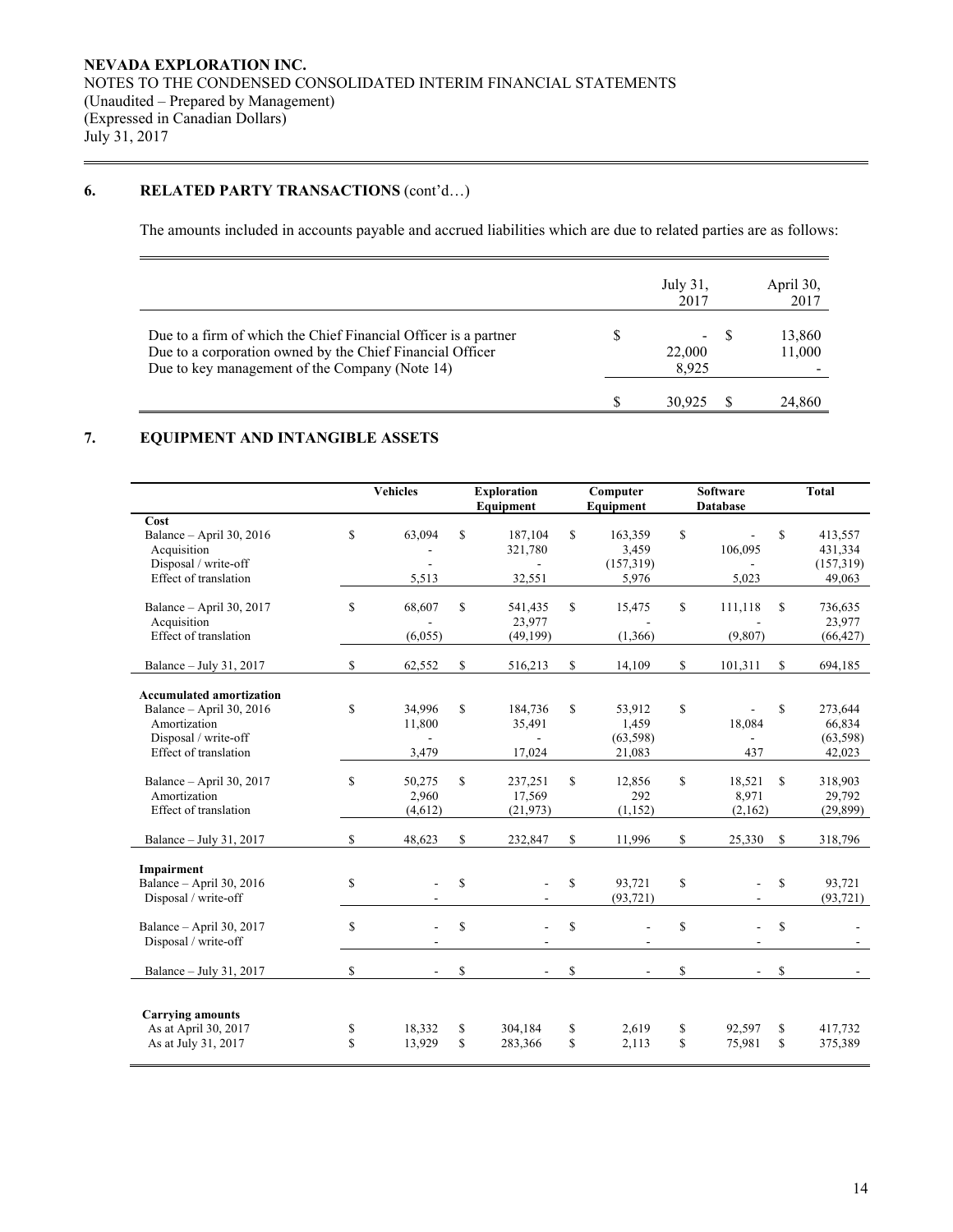## **7. EQUIPMENT AND INTANGIBLE ASSETS** (cont'd…)

During the year ended April 30, 2017, the Company:

- i) completed construction of a drilling rig and purchased an air compressor. The assets were put in use beginning November 1, 2016 and are amortized on a straight line basis over 5 years.
- ii) completed construction of a software database. The software database was put in use beginning November 1, 2016 and is amortized on a straight line basis over 3 years.

During the year ended April 30, 2017, the Company recorded an impairment charge on a database that was under construction with a carrying amount of \$102,524 as the Company expects it is unlikely to engage the supplier to complete the roll out of the software. During the year ended April 30, 2017, the Company wrote-off this database.

### **8. RESOURCE PROPERTIES**

| Resource properties expenditures for the period<br>ended July 31, | 2017                                    | 2016                     |
|-------------------------------------------------------------------|-----------------------------------------|--------------------------|
| Grass Valley<br>South Grass Valley<br>Kelly Creek                 | $\qquad \qquad \blacksquare$<br>188,234 | 1,556<br>1,121<br>58,197 |
|                                                                   | 188,234                                 | 60,874                   |

## **Grass Valley Project (GV)**

As at July 31, 2017, the Company's Grass Valley Project consists of unpatented mining claims held directly by the Company.

### **South Grass Valley (SGV)**

As at July 31, 2017, the Company's South Grass Valley Project consists of unpatented mining claims held directly by the Company.

## **Kelly Creek (KC)**

The Company has combined its former Hot Pot Project into its Kelly Creek Project, the combination of which is now together referred to as the Kelly Creek Project.

As of July 31, 2017, the Company's Kelly Creek Project consists of:

- unpatented mining claims held directly by the Company;
- unpatented mining claims leased by the Company from Genesis Gold Corporation through a Mining Lease and Option to Purchase Agreement (the "Genesis Agreement; and
- private land leased by the Company under a Mining Lease Agreement (the "Hot Pot Lease").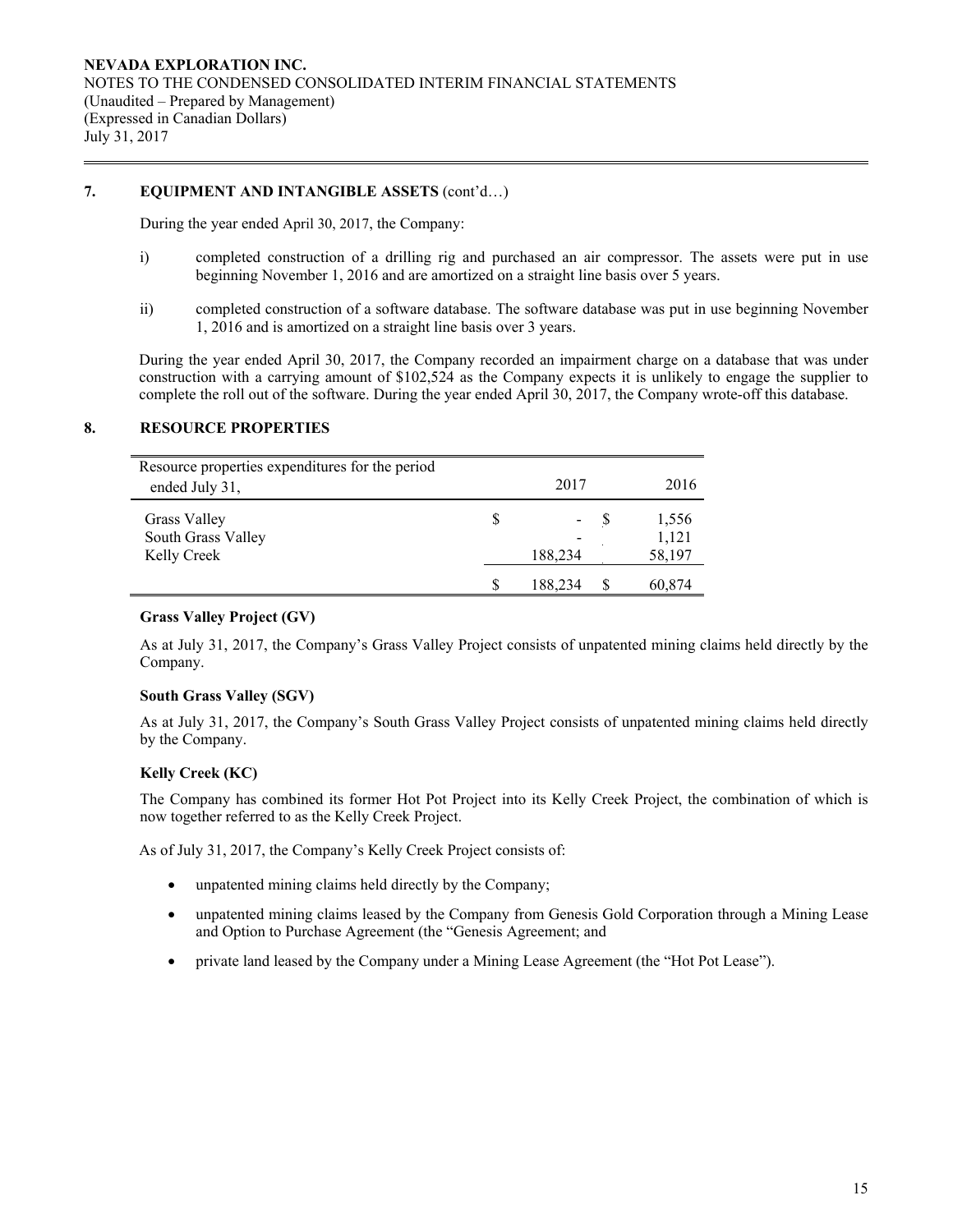## **8. RESOURCE PROPERTIES** (cont'd…)

### **Kelly Creek (KC)** (cont'd…)

The Company entered into the Genesis Agreement on October 1, 2009 and as amended on August 25, 2015, to acquire a 100% interest in the Genesis's Hot Pot claims. Under the Genesis Agreement, the Company is the Operator and has the option to purchase 100% of the Genesis claims for 100,000 common shares (issued) and USD\$1,500,000, subject to a 1.5% Net Smelter Return Royalty ("Royalty"), and the following advance royalty payments:

| $1st$ anniversary (October 1, 2010)               | S | $5,000$ USD (paid) |               |
|---------------------------------------------------|---|--------------------|---------------|
| $2nd$ anniversary (October 1, 2011)               |   | 10,000 USD         | (paid)        |
| $3rd$ anniversary (October 1, 2012)               |   | 10,000 USD         | (paid)        |
| $4th$ anniversary (October 1, 2013)               |   | 10,000 USD         | (paid)        |
| 5 <sup>th</sup> and each subsequent anniversaries |   | 10,000 USD         | $(i)$ & $ii)$ |

- i) During the year ended April 30, 2015, the Company issued 80,000 Common shares, plus agreed to pay \$10,000 USD to satisfy the October 1, 2014 payment (paid).
- ii) On August 25, 2015, the Company and Genesis Gold Corporation agreed to amend the terms of the Genesis Agreement to reduce the annual payments due on October 1, 2015 (paid); October 1, 2016 (paid); and October 1, 2017, from \$50,000 USD to \$10,000 USD, subject to each party's rights under the Genesis Agreement.

The Company entered into the Hot Pot Lease on September 16, 2004, for an initial term of 10 years, as amended on September 2, 2011, February 25, 2016 and February 16, 2017. Any mineral production on the project is subject to a 3% Net Smelter Return Royalty (the "NSR") to the property owner, subject to the Company's right to reduce the Royalty from 2% to 1% for \$2,000,000 USD. Under the February 25, 2016, amendment, the term of the Hot Pot Lease was extended to 20 years, until September 16, 2024. Under the February 16, 2017, amendment, additional lands were added to the Hot Pot Lease, subject to the following payments:

| Amendment Date (February 16, 2017) \$ | $5,000$ USD (paid) |                                  |
|---------------------------------------|--------------------|----------------------------------|
| September 16, 2017                    |                    | $25,000$ USD (paid subsequently) |
| Subsequent Anniversaries              | 30,000 USD         |                                  |

The majority of the Company's mineral interests at Kelly Creek are subject to a 1.25% NSR to Royal Gold, Inc.

### **Awakening (AW)**

As at July 31, 2017, the Company's Awakening Project consists of unpatented mining claims held directly by the Company.

## **9. DEPOSITS AND BONDS**

|                                                                              | July 31,<br>2017             | April 30,<br>2017 |
|------------------------------------------------------------------------------|------------------------------|-------------------|
| Security deposits <sup>(1)</sup><br>Reclamation bond deposits <sup>(2)</sup> | \$<br>$11,500$ \$<br>107,845 | 11,500<br>118,286 |
|                                                                              | 119,345                      | 129,786           |

(1) Security deposits consisted of \$11,500 guaranteed investment certificate ("GIC") and bearing interest at prime less  $2%$ . The GIC was used to secure the credit limit on a credit card.

(2) Reclamation bond deposits are required by the U.S. Bureau of Land Management ("BLM") and the U.S. Forest Service ("USFS") to ensure that any reclamation and clean-up work required on the Company's properties will be completed to the satisfaction of the BLM and the USFS.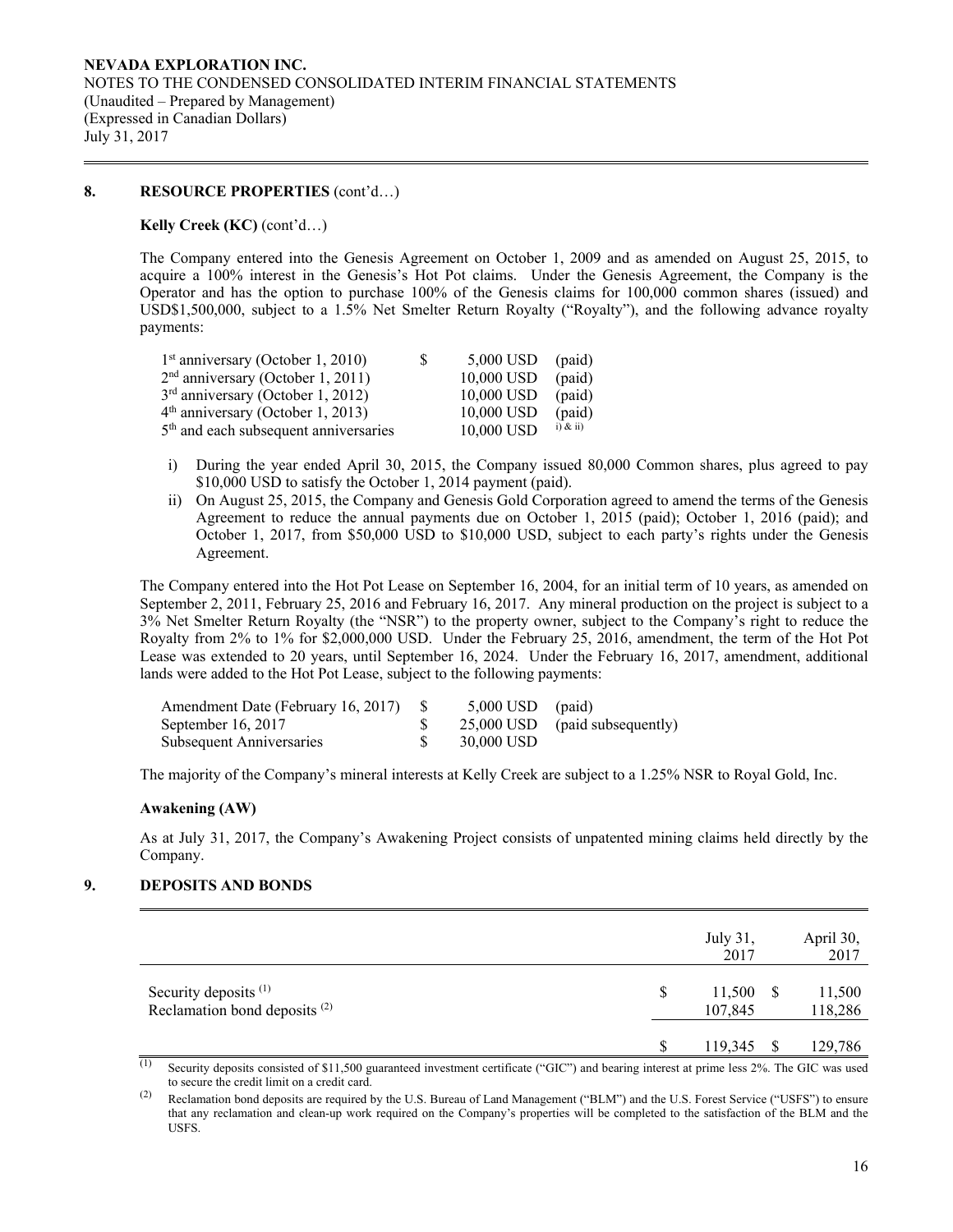## **10. ACCOUNTS PAYABLE AND ACCRUED LIABILITIES**

Accounts payable and accrued liabilities for the Company are as follows:

|                                                                                             |    | July 31,<br>2017           |          | April 30,<br>2017          |
|---------------------------------------------------------------------------------------------|----|----------------------------|----------|----------------------------|
| Trade payables<br>Due to related parties and key management (Note 6)<br>Accrued liabilities | \$ | 61,627<br>30,925<br>12,000 |          | 43,241<br>24,860<br>17,000 |
| Total                                                                                       | S  | 104.552                    | <b>S</b> | 85,101                     |

## **11. FINANCE LEASE OBLIGATIONS**

The Company has a finance lease obligation for a leased vehicle of \$15,898 (US - \$12,496), with blended monthly payments of principal and interest, bearing interest at a rate of 2.90% per annum.

|                                                                      | July 31,<br>2017      | April 30,<br>2017   |
|----------------------------------------------------------------------|-----------------------|---------------------|
| Finance lease obligations<br>Deduct: amount representing interest    | \$<br>15,898<br>(412) | 20,729<br>(498)     |
| Present value of minimum lease payments due<br>Less: current portion | 15,486<br>(11,615)    | 20,231<br>(12, 739) |
| Non-current portion                                                  | \$<br>3,871           | 7.492               |

The total of principal repayments of the finance lease obligations that are due within one year is \$11,615 and the remaining portion for \$3,871 is due between fiscal years 2018 to 2019.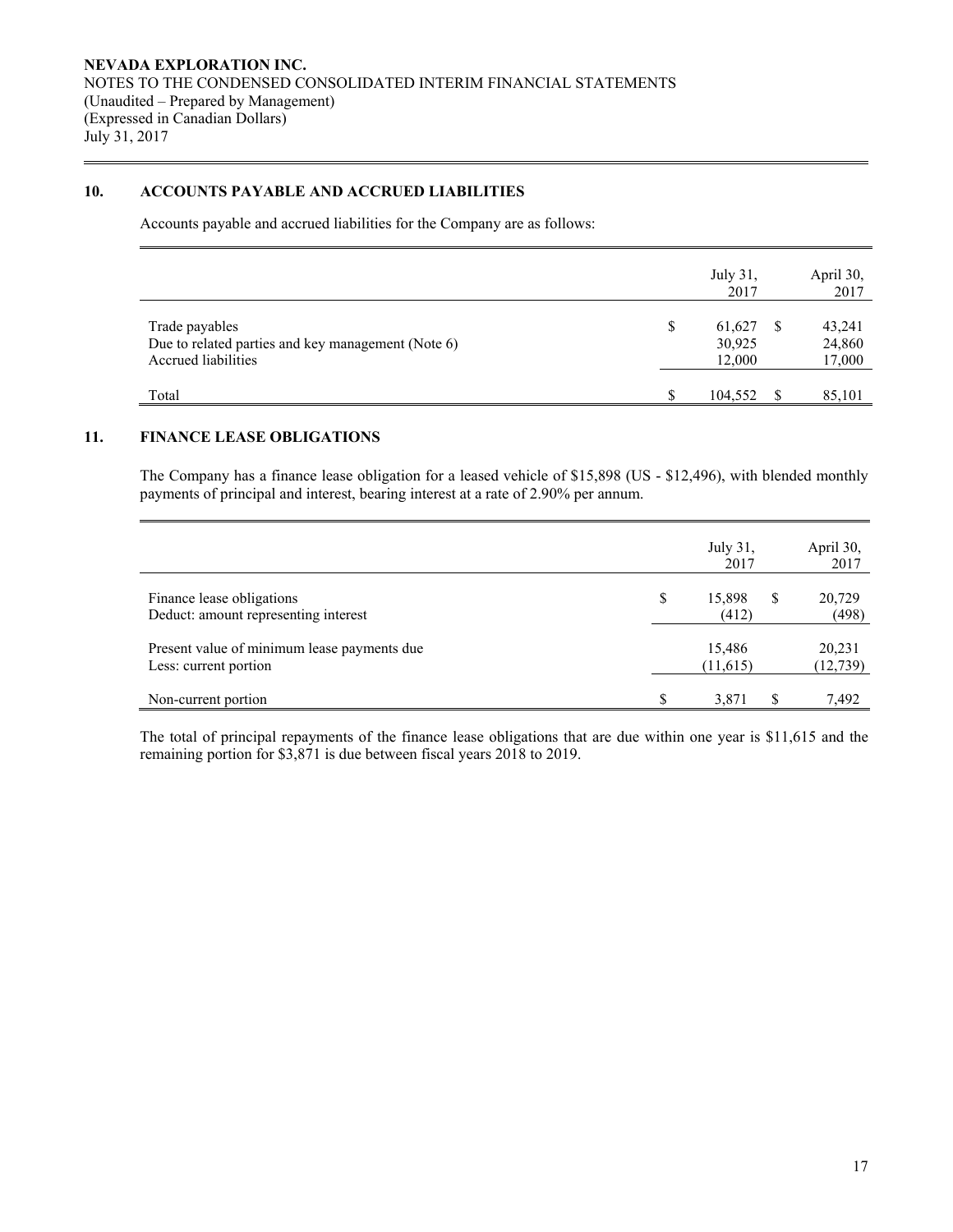## **12. CAPITAL STOCK**

### a) Authorized share capital:

As at July 31, 2017, the authorized share capital of the Company was: Unlimited number of common shares without par value; Unlimited number of preferred shares without par value; and All issued shares are fully paid

### b) Issued share capital:

During the period ended July 31, 2017, the Company:

Issued 1,150,000 common shares as a result of warrants exercised for gross proceeds of \$115,000.

During the period ended July 31, 2016, the Company:

- Completed a non-brokered private placement by issuing 5,000,000 units at a price of \$0.35 per unit, for gross proceeds of \$1,750,000. Each unit consists of one common share and one-half of one nontransferable common share purchase warrant. Each whole warrant entitles the holder to purchase one common share at an exercise price of \$0.60 for a period of 18 months. Fair value allocated in connection to these warrants was \$462,940. In connection with the private placement, the Company paid \$38,366 as share issuance costs and issued 147,600 finder's units on the same terms as the units described above. The finder's shares granted were estimated to have a fair value of \$51,660. The finder's warrants granted were estimated to have a fair value of \$23,890 and were accounted for as share issuance cost.
- Issued 5,130,000 common shares as a result of warrants exercised for gross proceeds of \$513,000.

## c) Options

The Company has a stock option plan under which it is authorized to grant options to executive officers and directors, employees and consultants enabling them to acquire up to 10% of the issued and outstanding common stock of the Company. Under the plan, the exercise price of each option equals the market price, minimum price or a discounted price of the Company's stock as calculated on the date of grant. The options can be granted for a maximum term of ten years.

In the absence of a reliable measurement of the services received from the consultants, the following stock option grants have been measured at the fair value of the stock options issued.

During the period ended July 31, 2017 and July 31, 2016, the Company did not grant any options. The total value recorded for options vesting throughout the period is \$131,698 (2016 - \$20,457).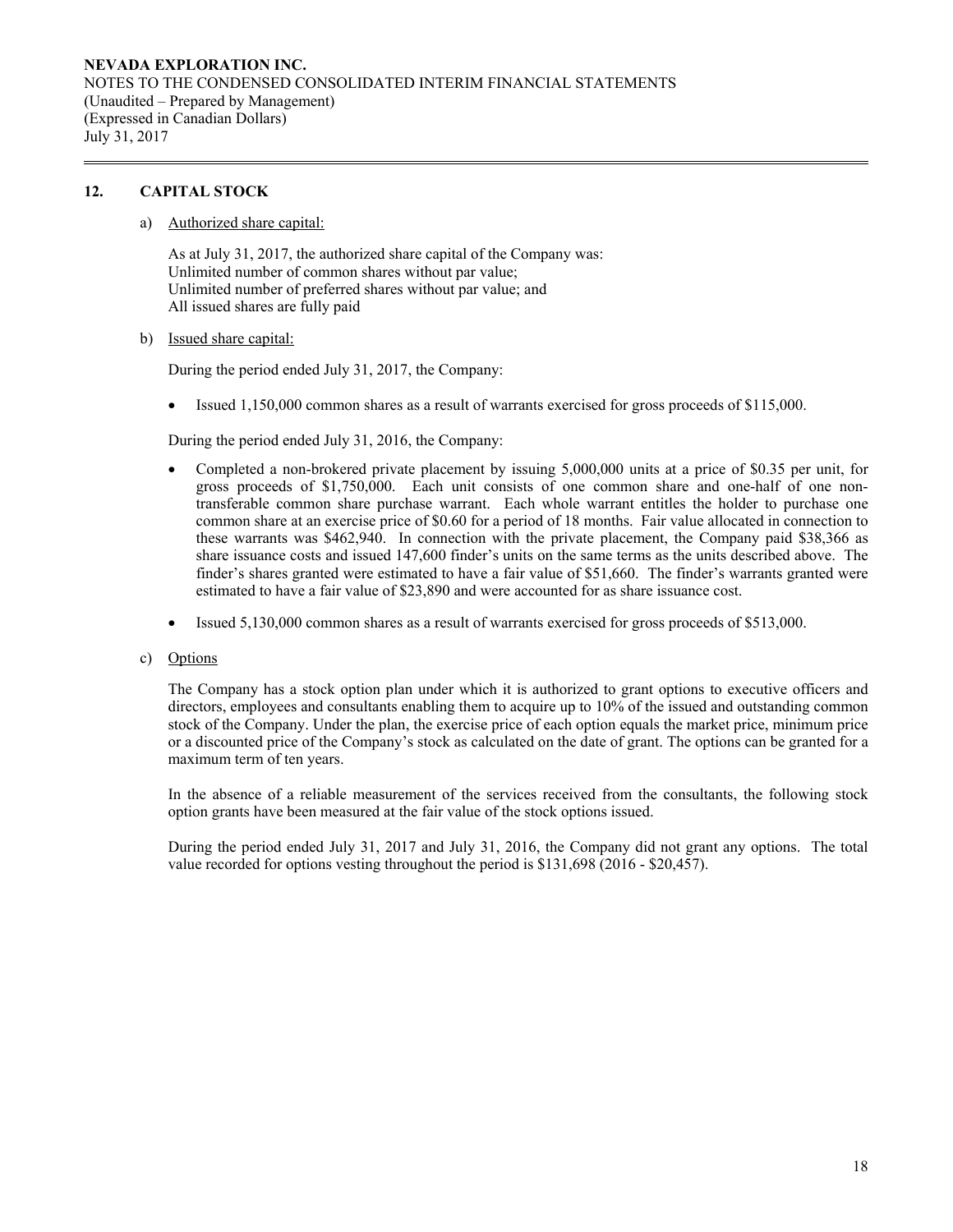## **12. CAPITAL STOCK** (cont'd…)

## b) Options (cont'd...)

A continuity of share purchase options for the period July 31, 2017 is as follows:

| Expiry date                     | Exercise<br>price | April 30,<br>2016 | Granted                  | Expired/<br>Forfeited | Cancelled | July $31$ ,<br>2017 | Exercisable |
|---------------------------------|-------------------|-------------------|--------------------------|-----------------------|-----------|---------------------|-------------|
| September 25, $2017*$           | 1.10              | 10.000            | ۰                        |                       |           | 10.000              | 10,000      |
| December 4, 2017                | 1.20              | 50,000            | ۰                        |                       | -         | 50,000              | 50,000      |
| March 2, 2019                   | 0.01              | 280,000           | ۰                        |                       | -         | 280,000             | 280,000     |
| October 19, 2020                | 0.185             | 1,625,000         |                          |                       |           | 1,625,000           | 1,083,333   |
| December 31, 2020               | 0.315             | 125,000           | ۰                        |                       |           | 125,000             | 83,333      |
| April 20, 2021                  | 0.37              | 100,000           | ۰                        |                       | -         | 100,000             | 100,000     |
| August 3, 2026                  | 0.47              | 2,120,000         | ۰                        |                       |           | 2,120,000           | 706,667     |
| Total                           |                   | 4,310,000         | ۰                        |                       |           | 4,310,000           | 2,313,333   |
| Weighted average exercise price |                   | 0.40              | $\overline{\phantom{a}}$ | ۰                     |           | 0.40                | 0.41        |

\* expired subsequently

A continuity of share purchase options for the year April 30, 2017 is as follows:

| Expiry date                     | Exercise<br>price |   | April 30,<br>2016 | Granted   | Expired/<br>Forfeited |   | Cancelled |   | April 30,<br>2017 |     | Exercisable |
|---------------------------------|-------------------|---|-------------------|-----------|-----------------------|---|-----------|---|-------------------|-----|-------------|
| \$<br>August 9, 2016            | 1.00              |   | 20,000            | ۰         | (20,000)              |   | -         |   |                   |     |             |
| September 25, 2017              | 1.10              |   | 10,000            | ۰         |                       |   | ۰         |   | 10.000            |     | 10,000      |
| December 4, 2017                | 1.20              |   | 50,000            | ۰         |                       |   | ۰         |   | 50,000            |     | 50,000      |
| March 2, 2019                   | 1.00              |   | 280,000           | ۰         |                       |   | ۰         |   | 280,000           |     | 280,000     |
| October 19, 2020                | 0.185             |   | 1.625.000         | ۰         | ۰.                    |   | ۰         |   | 1.625.000         |     | 1,083,333   |
| December 31, 2020               | 0.315             |   | 125,000           | ۰         |                       |   | ۰         |   | 125,000           |     | 83,333      |
| April 20, 2021                  | 0.37              |   | 100,000           | -         |                       |   | ۰         |   | 100,000           |     | 100,000     |
| August 3, 2026                  | 0.47              |   |                   | 2.220,000 | (100.000)             |   | ۰         |   | 2.120,000         |     | 706,667     |
| Total                           |                   |   | 2.210.000         | 2,220,000 | (120,000)             |   |           |   | 4,310,000         |     | 2,313,333   |
| Weighted average exercise price |                   | S | 0.34              | 0.47      | \$<br>0.56            | S |           | S | 0.40              | \$. | 0.41        |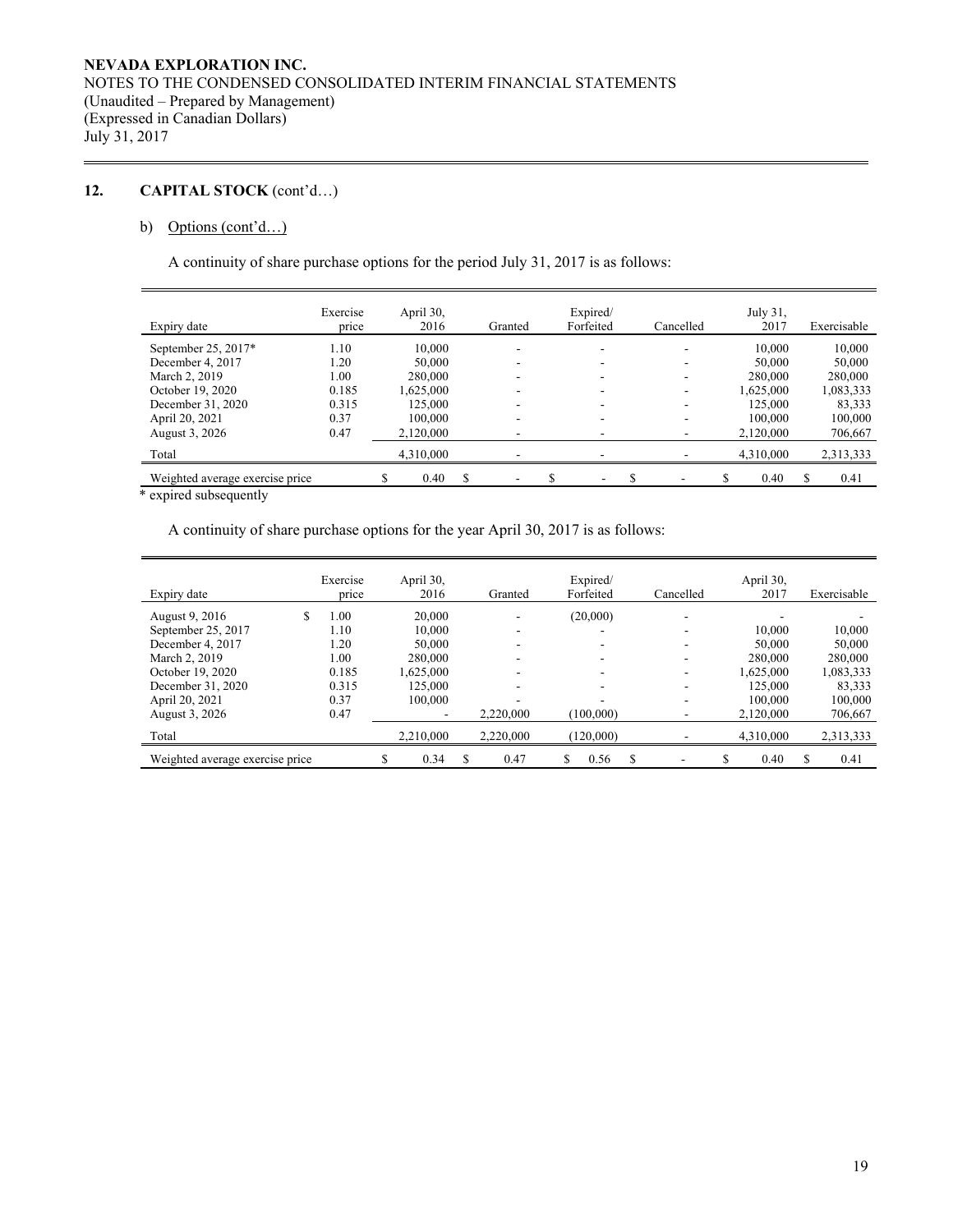## **12. CAPITAL STOCK** (cont'd…)

#### c) Warrants

During the period ended July 31, 2017, the Company had a total of 1,150,000 warrants exercised.

During the period ended July 31, 2016, the Company:

- i) Granted 2,573,799 common share purchase warrants in connection to private placements; and
- ii) Had a total of 5,130,000 warrants exercised.

A continuity of share purchase warrants for the period ended July 31, 2017 is as follows:

| Expiry date                     |   | Exercise<br>price | April 30,<br>2017 |   | Granted | Exercised         |   | Cancelled | July 31,<br>2017 | Exercisable |
|---------------------------------|---|-------------------|-------------------|---|---------|-------------------|---|-----------|------------------|-------------|
| August 19, 2017*                | S | 0.50              | 283,010           |   |         |                   |   |           | 283,010          | 283,010     |
| August 19, 2017*                |   | 0.50              | 2,000             |   |         |                   |   |           | 2.000            | 2,000       |
| August 28, 2018                 |   | 0.10              | 939.150           |   |         |                   |   |           | 939,150          | 939.150     |
| August 28, 2018                 |   | 0.10              | 5,420,000         |   |         | (1,150,000)       |   |           | 4,270,000        | 4,270,000   |
| September 23, 2018              |   | 0.10              | 700,000           |   |         |                   |   |           | 700,000          | 700,000     |
| December 29, 2017               |   | 0.50              | $661.500^{\circ}$ |   |         |                   |   |           | 661.500          | 661,500     |
| January 12, 2018                |   | 0.60              | 2.428.499         |   |         |                   |   |           | 2.428.499        | 2,428,499   |
| January 12, 2018                |   | 0.60              | 73,800            |   |         |                   |   |           | 73,800           | 73,800      |
| February 10, 2018               |   | 0.60              | 1,000,000         |   |         |                   |   |           | 1.000.000        | 1,000,000   |
| Total                           |   |                   | 11,507,959        |   |         | (1,150,000)       |   |           | 10,357,960       | 10,357,960  |
| Weighted average exercise price |   |                   | 0.29              | S |         | 0.10 <sup>b</sup> | S |           | 0.31             | \$<br>0.31  |

\* expired subsequently unexercised

a) Warrants entitles the holder to purchase one common share at an exercise price of \$0.50 for a period of two years, subject to an accelerated expiry provision of 30 days if on any 20 consecutive trading days after issuance, the closing price of the common shares of the Company is greater than \$0.75 per share.

b) The weighted average share price on the date of exercise was \$0.33.

A continuity of share purchase warrants for the year ended April 30, 2017 is as follows:

| Expiry date                                                                                                                                                                      |   | Exercise<br>price                                                    |   | April 30,<br>2016                                                         | Granted                          |   | Exercised              | Cancelled |   | April 30,<br>2017                                                                                  |   | Exercisable                                                                                        |
|----------------------------------------------------------------------------------------------------------------------------------------------------------------------------------|---|----------------------------------------------------------------------|---|---------------------------------------------------------------------------|----------------------------------|---|------------------------|-----------|---|----------------------------------------------------------------------------------------------------|---|----------------------------------------------------------------------------------------------------|
| August 19, 2017<br>August 19, 2017<br>August 28, 2018<br>August 28, 2018<br>September 23, 2018<br>December 29, 2017<br>January 12, 2018<br>January 12, 2018<br>February 10, 2018 | S | 0.50<br>0.50<br>0.10<br>0.10<br>0.10<br>0.50<br>0.60<br>0.60<br>0.60 |   | 283,010<br>4.000<br>939,150<br>11,550,000<br>700,000<br>$661.500^{\circ}$ | 2,499,999<br>73,800<br>1.000.000 |   | (2,000)<br>(6,130,000) | (71, 500) |   | 283,010<br>2.000<br>939,150<br>5.420,000<br>700,000<br>661,500<br>2,428,499<br>73,800<br>1.000.000 |   | 283,010<br>2,000<br>939,150<br>5,420,000<br>700,000<br>661,500<br>2,428,499<br>73,800<br>1,000,000 |
| Total                                                                                                                                                                            |   |                                                                      |   | 14,137,660                                                                | 3,573,799                        |   | (6,132,000)            | (71, 500) |   | 11,507,959                                                                                         |   | 11,507,959                                                                                         |
| Weighted average exercise price                                                                                                                                                  |   |                                                                      | S | 0.13                                                                      | 0.60                             | S | 0.10 <sup>d</sup>      | 0.60      | S | 0.29                                                                                               | S | 0.29                                                                                               |

c) Warrants entitles the holder to purchase one common share at an exercise price of \$0.50 for a period of two years, subject to an accelerated expiry provision of 30 days if on any 20 consecutive trading days after issuance, the closing price of the common shares of the Company is greater than \$0.75 per share.

d) The weighted average share price on the date of exercise was \$0.55.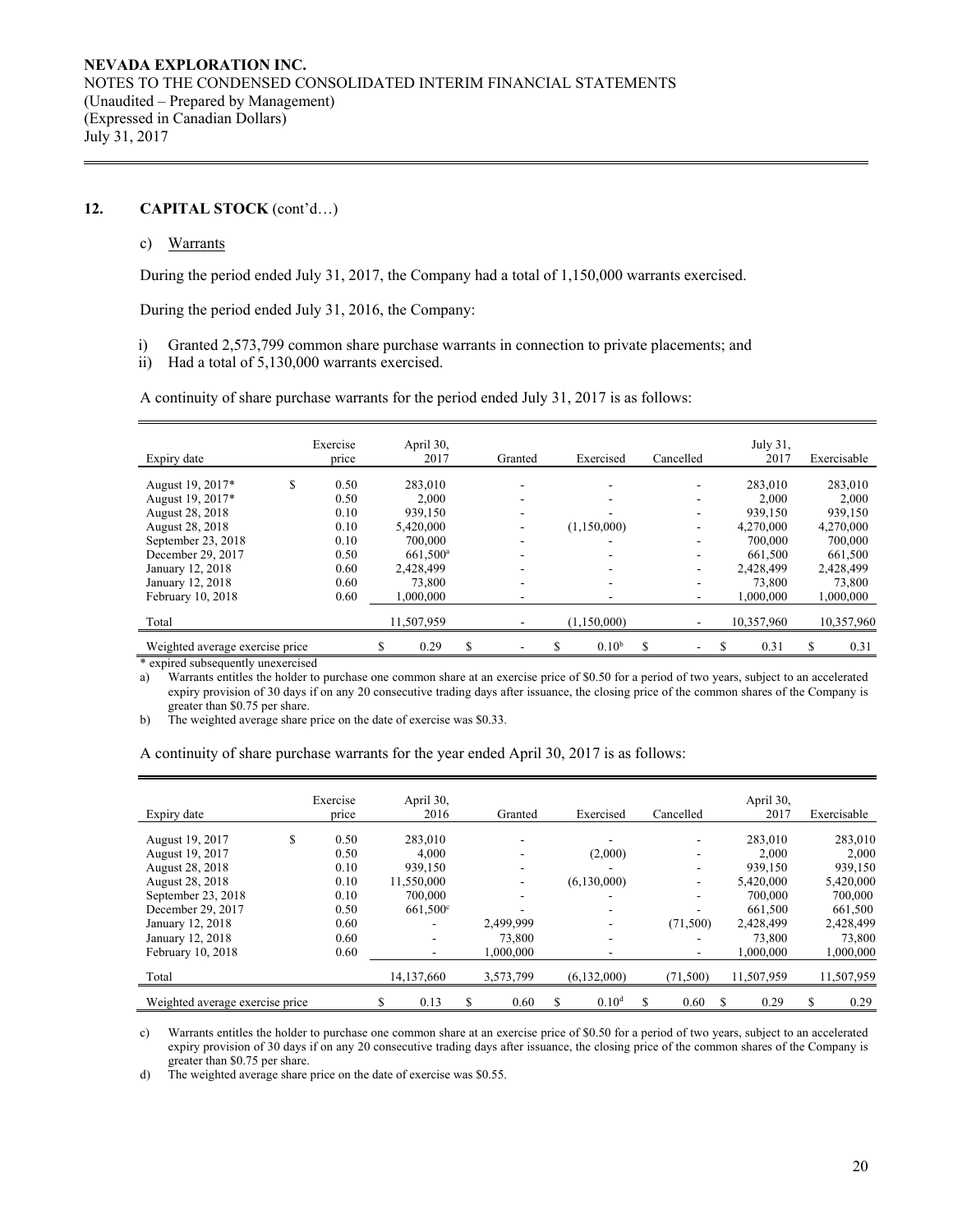## **12. CAPITAL STOCK** (cont'd…)

## c) Warrants (cont'd…)

The following weighted average inputs and assumptions were used for the Black-Scholes valuation of the warrants granted.

|                                                      | July 31,<br>2017 | July 31,<br>2016 |
|------------------------------------------------------|------------------|------------------|
|                                                      |                  |                  |
| Share price                                          | -                | \$0.45           |
| Risk-free interest rate                              | ۰                | $0.50\%$         |
| Expected life of warrants                            | -                | $1.5$ years      |
| Annualized volatility based on historical volatility |                  | 189.86%          |
| Dividend rate                                        |                  | $0.00\%$         |
| Fair value per warrant                               | -                | \$0.32           |

## **13. SEGMENTED INFORMATION**

The Company operates in one industry segment, being the acquisition, exploration, and development of resource properties. Geographic information is as follows:

|                                                                                                      | July 31,<br>2017                       |               | April 30,<br>2017                      |
|------------------------------------------------------------------------------------------------------|----------------------------------------|---------------|----------------------------------------|
| Non-current assets:<br><b>United States</b><br>Equipment and intangible assets<br>Deposits and bonds | \$<br>375,389<br>107,845               | <sup>\$</sup> | 417,732<br>118,286                     |
|                                                                                                      | \$<br>483,234                          | <sup>\$</sup> | 536,018                                |
|                                                                                                      |                                        |               |                                        |
|                                                                                                      | Three Months<br>Ended<br>July 31, 2017 |               | Three Months<br>Ended<br>July 31, 2016 |
| Income:<br><b>United States</b><br>Project management and consulting                                 | \$                                     | \$            | 14,601                                 |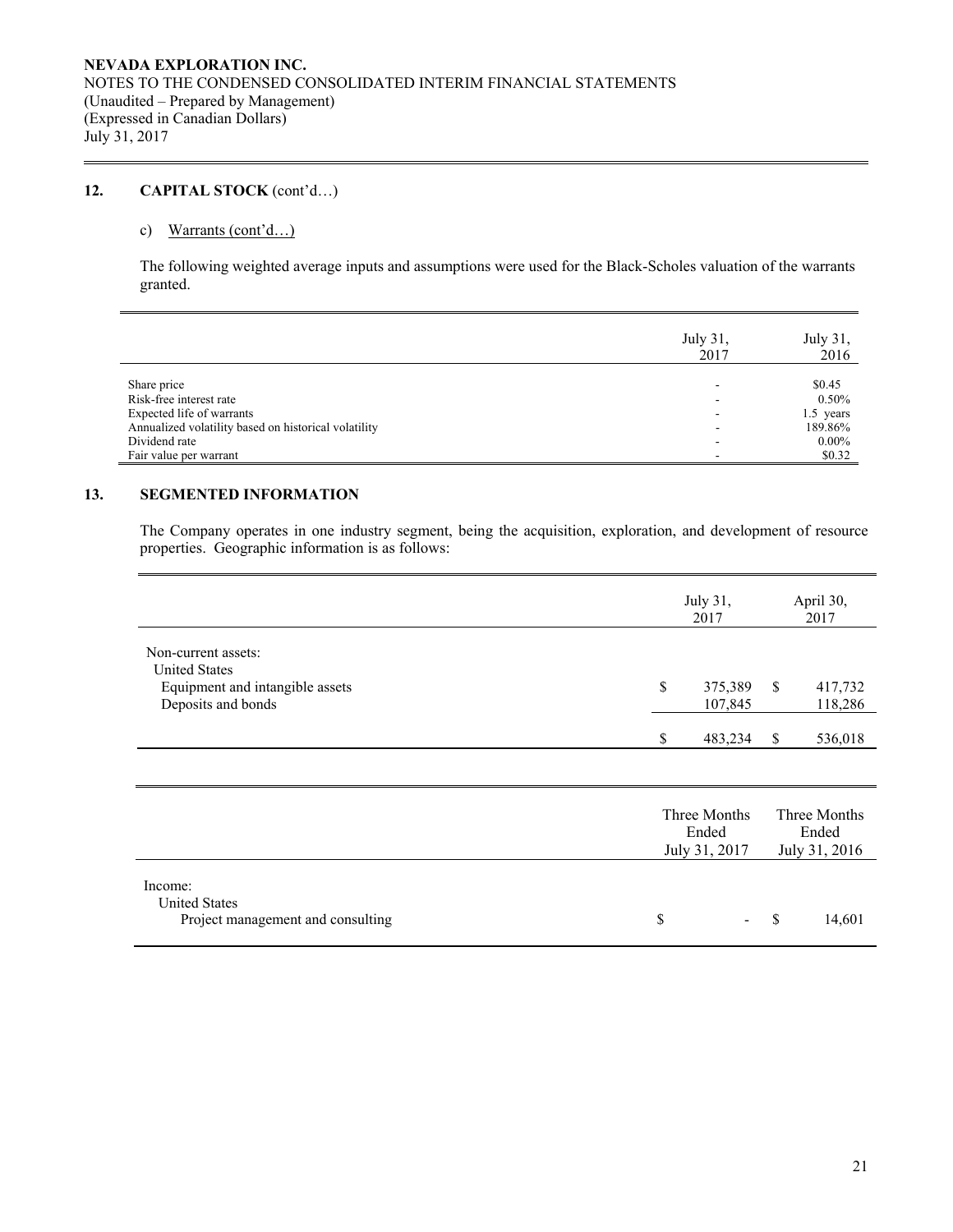## **14. KEY MANAGEMENT COMPENSATION**

Key management personnel are those persons having authority and responsibility for planning, directing and controlling the activities of the Company, directly or indirectly. Key management personnel includes the Company's President, Chief Executive Officer and Chief Operating Officer.

Remuneration of key management of the Company is as follows:

|                                  |    | Three Months<br>Ended<br>July 31, 2017 | Three Months<br>Ended<br>July 31, 2016 |        |  |  |
|----------------------------------|----|----------------------------------------|----------------------------------------|--------|--|--|
| Salaries<br>Share-based payments | S  | 70,441<br>45,158                       | - \$                                   | 42,400 |  |  |
|                                  | \$ | 115,599                                | - \$                                   | 42,400 |  |  |

The amount included in accounts payable and accrued liabilities which is due to key management personnel is as follows:

|                                 | As at<br>July 31, 2017 |  | April, 2016 |
|---------------------------------|------------------------|--|-------------|
| Due to key management personnel | 8.925                  |  | -           |

## **15. COMMITMENTS**

The Company has the following commitments:

- a) Total office lease payments of \$13,341 ending December 31, 2017.
- b) Finance lease (Note 11).

## **16. FINANCIAL RISK MANAGEMENT**

#### **Fair value**

Financial instruments measured at fair value are classified into one of three levels in the fair value hierarchy according to the relative reliability of the inputs used to estimate the fair values. The three levels of the fair value hierarchy are:

Level 1 – Unadjusted quoted prices in active markets for identical assets or liabilities;

Level 2 – Inputs other than quoted prices that are observable for the asset or liability either directly or indirectly; and Level 3 – Inputs that are not based on observable market data.

Short term investments are measured at level 1 of the fair value hierarchy. The fair value of short term investments is measured at the market price of the common shares held at the measurement date. The carrying value of cash, other receivables, deposits and bonds, finance lease obligations, accounts payable and accrued liabilities approximate their fair value because of the short-term nature of these instruments.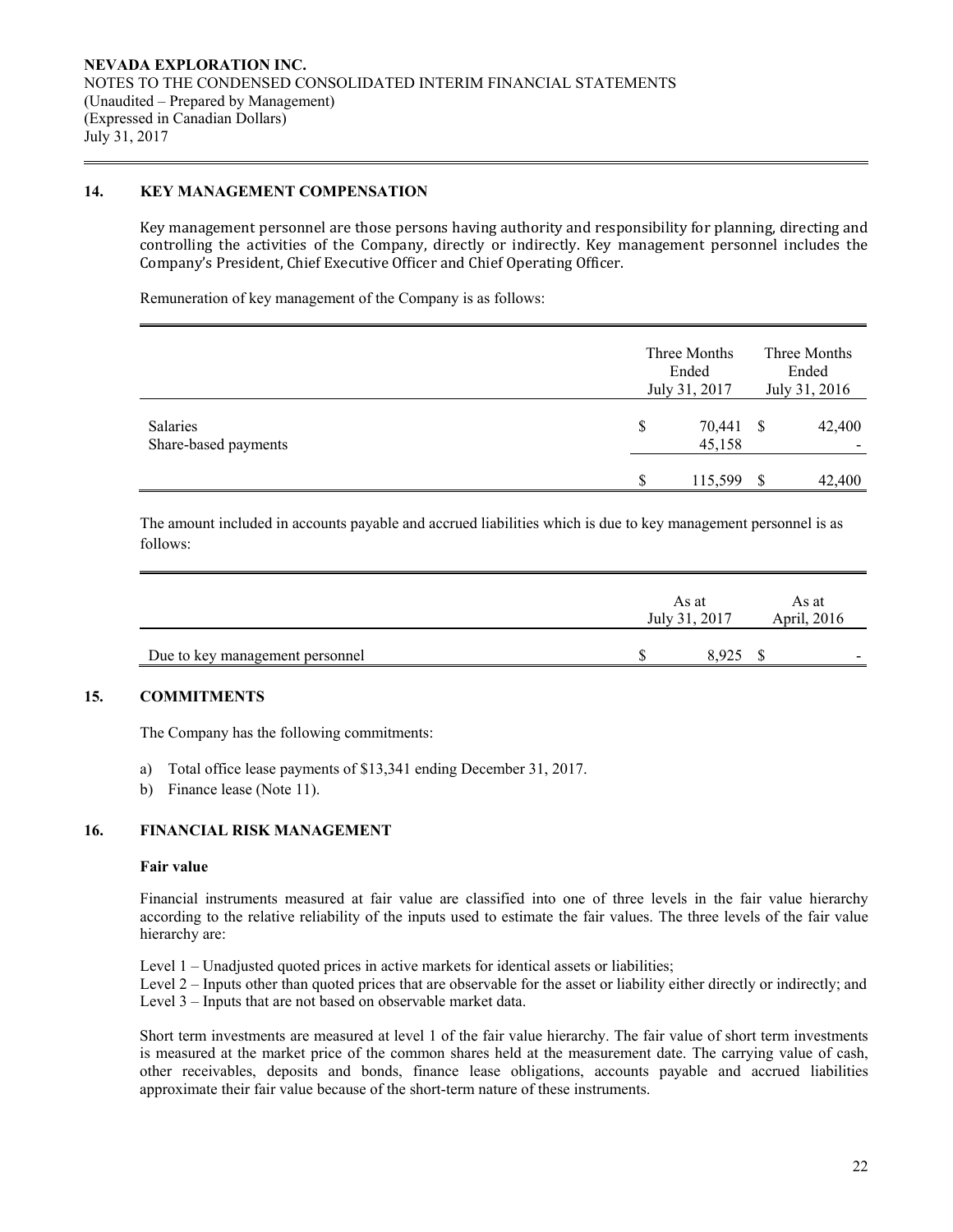## 16. FINANCIAL RISK MANAGEMENT  $(cont'd...)$

#### **Financial risk factors**

The Company's risk exposures and the impact on the Company's financial instruments are summarized below:

#### *Credit risk*

 Credit risk is the risk of loss associated with a counterparty's inability to fulfill its payment obligations. The Company's credit risk is primarily attributable to cash and deposits and bonds. Management believes that the credit risk concentration with respect to cash, deposits and bonds is remote as it maintains accounts with highly-rated financial institutions.

#### *Liquidity risk*

Liquidity risk is the risk that the Company will not be able to meet its financial obligations as they fall due. The Company manages liquidity risk through the management of its capital structure and financial leverage. It also manages liquidity risk by continuously monitoring actual and projected cash flows. The Board of Directors reviews and approves the Company's operating and capital budgets, as well as any material transactions out of the normal course of business.

As at July 31, 2017, the Company had a cash balance of \$13,898 (April 30, 2017 - \$288,627) to settle current liabilities of \$116,167 (April 30, 2017 - \$97,840). The Company believes that there is minimal liquidity risk as subsequent to July 31, 2017 the Company received proceeds of \$1,131,930 from a private placement (Note 18).

### *Market risk*

Market risk is the risk of loss that may arise from changes in market factors such as interest rates, foreign exchange rates and equity prices.

(a) Interest rate risk

 The Company is exposed to interest rate risk to the extent that the cash maintained at the financial institutions is subject to floating rate of interest. The interest rate risks on cash, deposits and bonds and on the Company's finance lease obligations are not considered significant.

(b) Foreign currency risk

The Company is exposed to financial risk arising from fluctuations in foreign exchange rates and the degree of volatility of these rates. A significant portion of the Company's expenses is denominated in US dollars. Consequently, certain assets, liabilities and operating expenses are exposed to currency fluctuations. The Company does not use derivative instruments to reduce its exposure to foreign currency risk. Net assets denominated in foreign currency and the Canadian dollar equivalents as at July 31, 2017 are as follows:

|                                                                                        |    | <b>USD</b>                                   | <b>CDN</b>                                |
|----------------------------------------------------------------------------------------|----|----------------------------------------------|-------------------------------------------|
| Current assets<br>Non-current assets<br>Current liabilities<br>Non-current liabilities | \$ | 18,305 \$<br>388,446<br>(39, 507)<br>(3,159) | 22,771<br>483,234<br>(49, 147)<br>(3,871) |
|                                                                                        | S  | 364,085<br><b>S</b>                          | 452,987                                   |